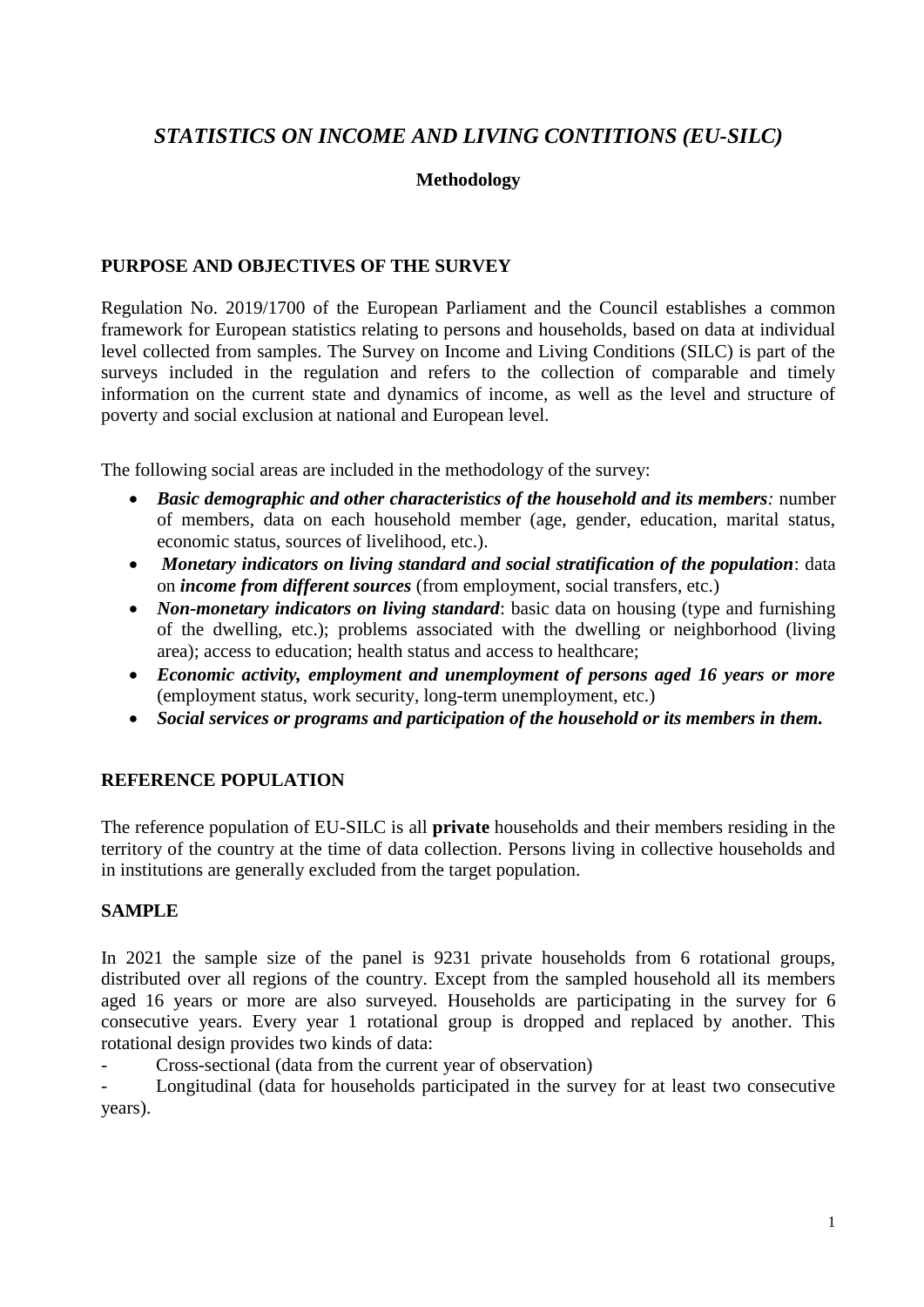Rotational design of the panel:

| 2012                          |        |        |        |        |        |        |          |        |        |        |
|-------------------------------|--------|--------|--------|--------|--------|--------|----------|--------|--------|--------|
| $7 = 3$                       | 2013   |        |        |        |        |        |          |        |        |        |
| $8=4$                         | $8=4$  | 2014   | 2015   | 2016   |        |        |          |        |        |        |
| $9=1$                         | $9=1$  | $9=1$  | $9=1$  | $9=5$  | 2017   |        |          |        |        |        |
| $10=2$                        | $10=2$ | $10=2$ | $10=2$ | $10=2$ | $10=2$ | 2018   |          |        |        |        |
|                               | $11=3$ | $11=3$ | $11=3$ | $11=3$ | $11=3$ | $11=3$ | 2019     |        |        |        |
|                               |        | $12=4$ | $12=4$ | $12=4$ | $12=4$ | $12=4$ | $12 = 4$ | 2020   |        |        |
|                               |        |        | $13=1$ | $13=1$ | $13=1$ | $13=1$ | $13=1$   | $13=1$ | 2021   |        |
|                               |        |        |        | $14=6$ | $14=6$ | $14=6$ | $14=6$   | $14=6$ | $14=6$ | 2022   |
|                               |        |        |        |        | $15=5$ | $15=5$ | $15=5$   | $15=5$ | $15=5$ | $15=5$ |
| $16=2$<br>$16=2$              |        |        |        |        |        |        |          | $16=2$ | $16=2$ | $16=2$ |
| <b>Longitudinal component</b> |        |        |        |        |        |        | $17=3$   | $17=3$ | $17=3$ | $17=3$ |
| $18=4$<br>$18=4$              |        |        |        |        |        |        |          |        | $18=4$ |        |
|                               |        |        |        |        |        |        |          |        | $18=5$ | $19=1$ |
|                               |        |        |        |        |        |        |          |        |        | $20=6$ |

### **SURVEY UNITS**

Survey units are households and their members.

*Household* is defined as two or more persons who live together at the same address (in a dwelling or a part of dwelling), have common budget and have meals together.

*Household* is also one person who lives in own dwelling, room of a dwelling or a part of it and has own budget as regards to expenditures on meals and expenses to meet other needs.

### *Member of the household* are:

- 1. Persons usually resident, related to other members;
- 2. Persons usually resident, not related to other persons;
- 3. Resident tenants;
- 4. Visitors;
- 5. Live-in domestic servants, au-pairs;
- 6. Persons usually resident, but temporarily absent from dwelling (for reasons of holiday travel, work, education or similar);
- 7. Children of household being educated away from home;
- 8. Persons absent for long periods, but having household ties: persons working away from home;
- 9. Persons temporarily absent but having household ties: persons in hospital, nursing home, boarding school or other institution.

All persons listed in points 3 to 9 should meet certain conditions in order to be members of the household at the time of the interview:

- Those from p. 3, 4, and 5 should have an intended duration of stay 6 months or more;
- Those from p. 6 their absence should not exceed 6 months;

- Those from p. 7 and 8 irrespective of the actual or intended duration of absence should continue to retain close ties with the household – is the partner or child of a household member;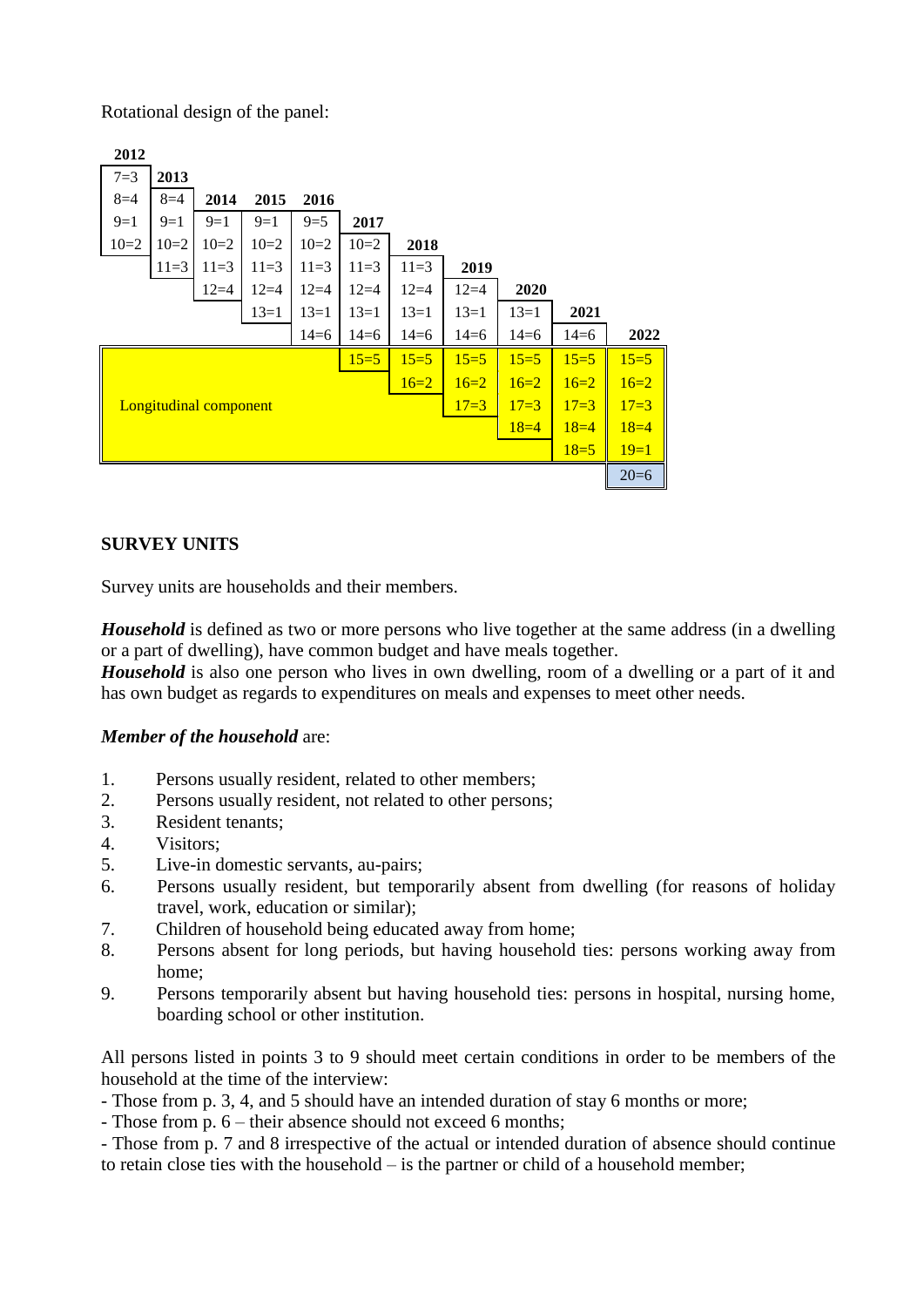- Those from p.9 – the actual or expected duration of absence from the household should be less than 6 months and should have clear financial ties to the household.

*Exceptions to the above criteria* are allowed only for persons temporarily absent and not members of another household and retain very close ties with the household. In this case the duration of their absence does not matter.

*Common budget* occurs when one or more persons living together have common costs (though not all), have their meals together and share living expenses of children and persons with no income.

### **Definitions of households and their members additionally used in the survey:**

### **Sample households:**

These are the households initially selected for observation.

# **"Split-off" households**

Newly formed households where a sample person has gone to live.

### **Sample persons**

All persons, members of sample households initially selected for observation.

### **Co-residents**

All persons who are not sample persons

- o New members who came from another non-sample household;
- o Newborns
- o Persons who were not enrolled as members of the household in the previous observation, but who have lived in the household for at least 3 months during the previous year and at the time of observation are not members of the household.

**There is no category "co-resident" in the sample households of each newly selected rotational group.**

# **"Merged household (Fusion)"**

Sample persons from different sample households from the previous wave who join together to form а new household.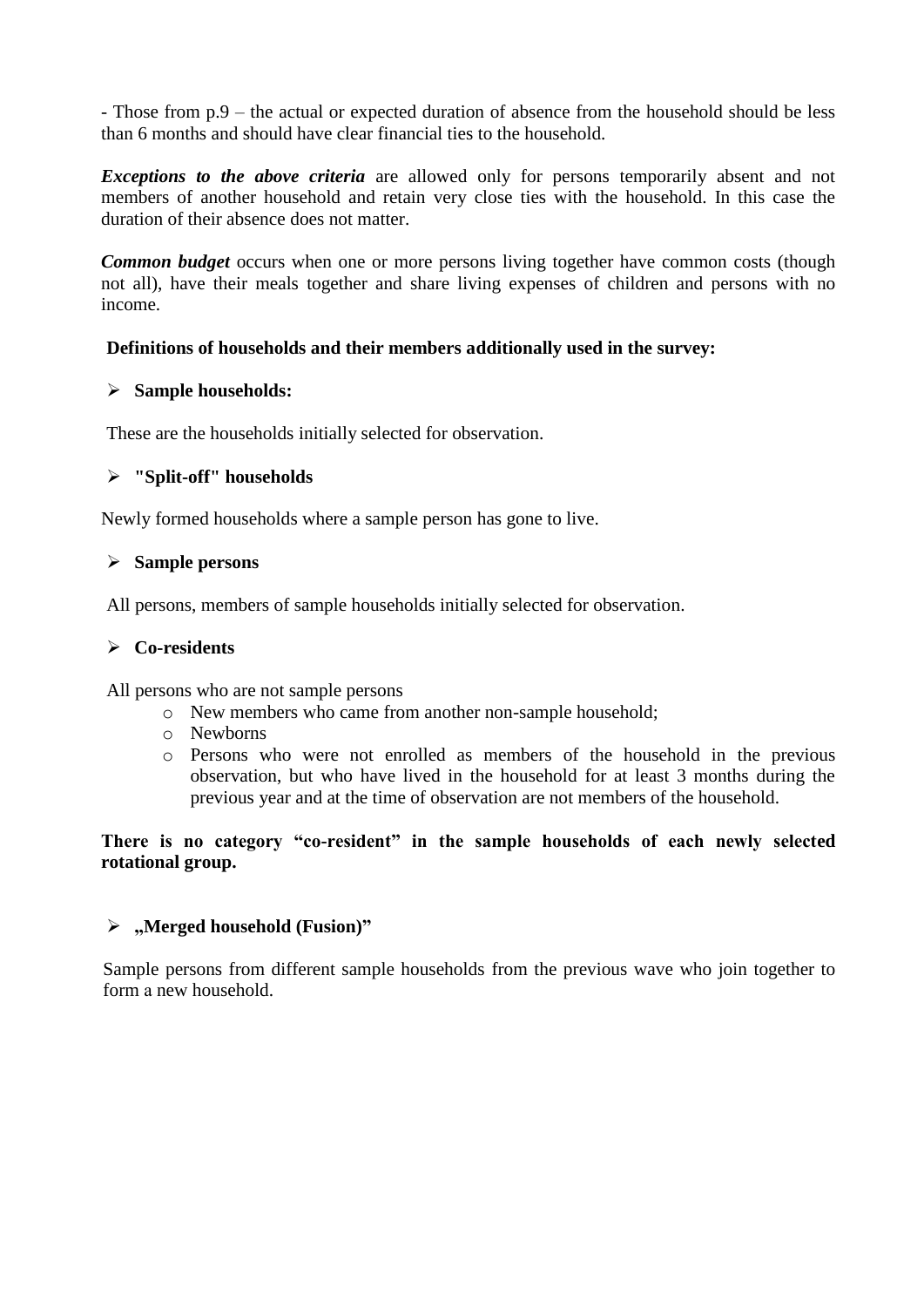# **RULES FOR THE FOLLOW-UP OF SAMPLE AND SPLIT-OFF HOUSEHOLDS AND PERSONS**

| <b>Sample Household</b>                                                             | <b>Rules for follow-up</b>          |  |  |  |  |  |  |
|-------------------------------------------------------------------------------------|-------------------------------------|--|--|--|--|--|--|
| • Household enumerated in the previous wave whose current survey                    |                                     |  |  |  |  |  |  |
| status is:                                                                          |                                     |  |  |  |  |  |  |
| The whole or a part of the household lives at the old address                       | Followed                            |  |  |  |  |  |  |
| The whole household has moved to a new address in the country                       | Followed to the new location of the |  |  |  |  |  |  |
|                                                                                     | household                           |  |  |  |  |  |  |
| The whole household has moved to a collective household                             | <b>Dropped</b>                      |  |  |  |  |  |  |
| The whole household has moved to live abroad                                        | <b>Dropped</b>                      |  |  |  |  |  |  |
| The whole household has passed away                                                 | <b>Dropped</b>                      |  |  |  |  |  |  |
| There is no information on what happened to the household                           | <b>Dropped</b>                      |  |  |  |  |  |  |
| Unable to access the household                                                      | <b>Dropped</b>                      |  |  |  |  |  |  |
| • Household non-enumerated in the previous wave because:                            |                                     |  |  |  |  |  |  |
| The whole household was absent                                                      | <b>Dropped</b>                      |  |  |  |  |  |  |
| The household refused to take part in the survey                                    | <b>Dropped</b>                      |  |  |  |  |  |  |
| Address does not exist; unoccupied or non-residential address                       | <b>Dropped</b>                      |  |  |  |  |  |  |
| .,Split-off" household from previous waves                                          | Followed                            |  |  |  |  |  |  |
| Sample person from the previous wave who:                                           |                                     |  |  |  |  |  |  |
| has moved to live in another private household on the territory of the<br>$\bullet$ | Followed in his/her new household   |  |  |  |  |  |  |
| country                                                                             |                                     |  |  |  |  |  |  |
| is temporarily absent but is still member of the household<br>$\bullet$             | Followed in the household from      |  |  |  |  |  |  |
|                                                                                     | which he/she is temporarily absent. |  |  |  |  |  |  |
| Has moved to a collective household or abroad                                       | <b>Dropped</b>                      |  |  |  |  |  |  |
| Co-residents who have moved:                                                        |                                     |  |  |  |  |  |  |
| to another household in which there is a sample person                              | Followed                            |  |  |  |  |  |  |
| to another household without sample persons                                         | <b>Dropped</b>                      |  |  |  |  |  |  |

# **REFERENCE PERIODS**

Reference period is the period of time to which a particular item of information relates.

EU-SILC uses the following reference periods for the different variables included in the survey:

- Constant:
- Current:
- Income reference period
	- The income reference period is the previous calendar year;
- Working life: period of time between the time that person started his/her labor activity and at the time of the interview;
- The reference period for the questions concerning "childcare for children up to 12 years old" is a **typical (normal) week** between January and June of the survey year. "The typical week" should be understood as one which is representative of the period as a whole;
- Other periods of time associated with the data for the current economic activity, employment and unemployment for persons aged 16 and more:
	- **last week** refers to the period "from Monday to Sunday" of the week before the interview date.
	- **previous 4 weeks** refers to the previous 4 weeks ending with the last week.
	- **last 12 months.**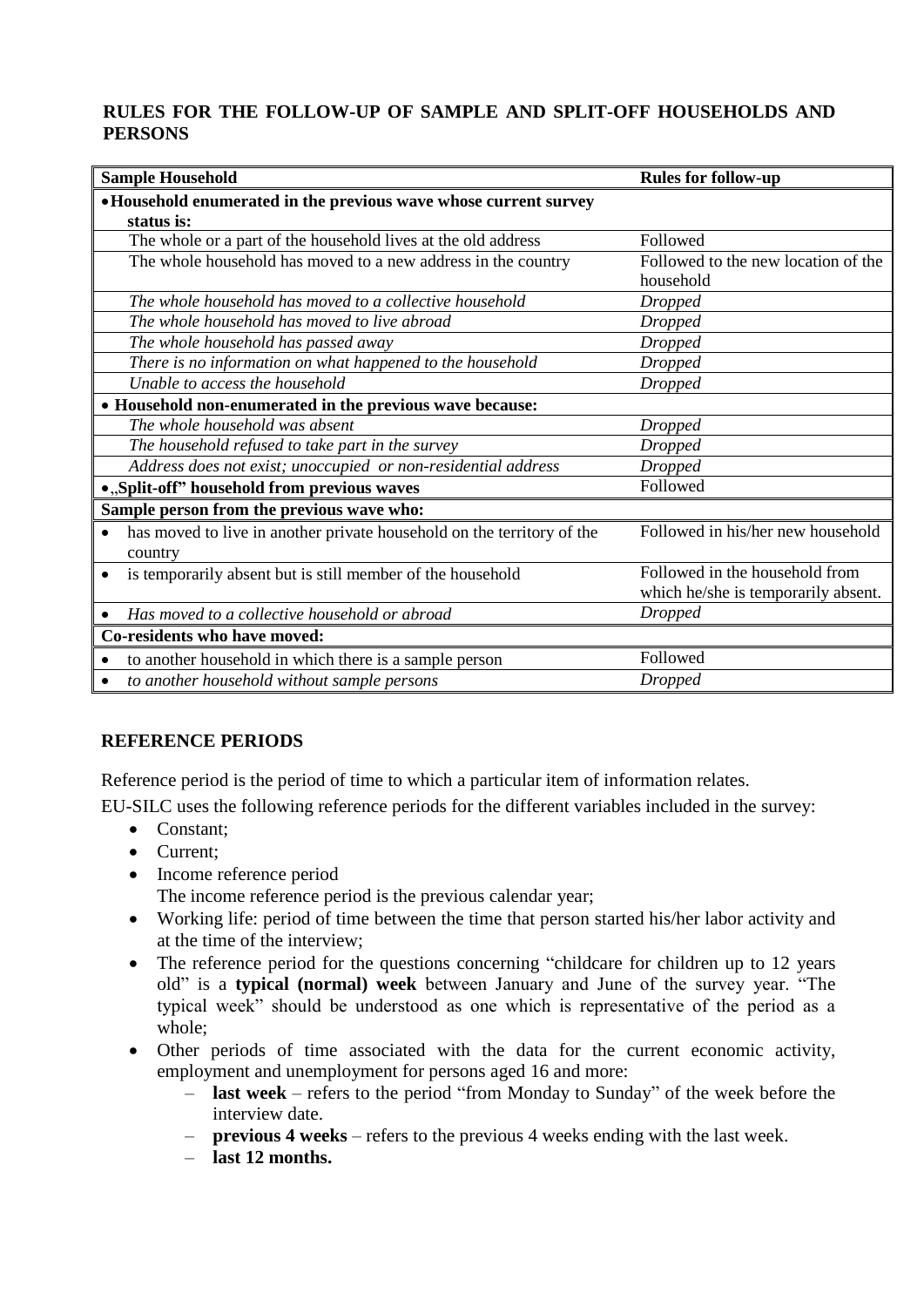# **FILLING IN THE HOUSEHOLD REGISTERS**

With the **household registers** data on the following is gathered:

- Changes occurred in the households from the previous wave (**Register 1**).
- The size of the household and basic demographic and other characteristics of its members at the time of interview (**Register 2**).

# **Data for each of the household members is filled in a separate row.**

In **Register 1** the interviewer should:

- **Identify what changes have occurred in the composition of the observed sample and split-off households.**
- **Describe the composition of the new households (the households from the new rotational group).**

Each sample person participate in the survey with his/her unique number RB030 which he/she has received in his/her first involvement in the survey (as a sample person or as a co-resident). The personal identification number (RB030) of each member of the household is 9-digit and is unchanging. It is formed by the household ID in the national sample (5-digit), the household type (sample or split-off) and "Number by row" of the person (2-digit).

**Personal Identification Number (RB030)** is consistent and does not contain any information that is inconsistent with the rules of confidentiality.

*Example: Household number in the national sample – 12345 Household type*............................... ............................. *00 (either 01 or 02 ....etc. depending on how many households have been formed from the initial sample household from the previous wave till the current one) Sequential number of the person in Register 1*............................... *01*

 *Personal number of the individual*................ *RB030 12345 00 01*

In Register 1 each person is given a number and questions are filled in for the person's gender, date of birth, age at the time of interview as well as questions for the status of the person – sample person or co-resident.

The new addresses of those who have been interviewed in the previous wave but have left the household to live in another private household in the country are recorded and they are interviewed at their new address.

**In Register 2** only data for the current household members is filled in.

After determining the **number of household members at the time of interview**, the names and IDs of persons recorded in Register 1 are transferred to Register 2 and filling in the Register 2 continues for each household member by personal interview or interview with the household respondent if the person is absent.

In determining the relationship with the household head the following definition is applied:

# **The household head is the person who provides the main livelihood and/or has been recognized as such by the other household members.**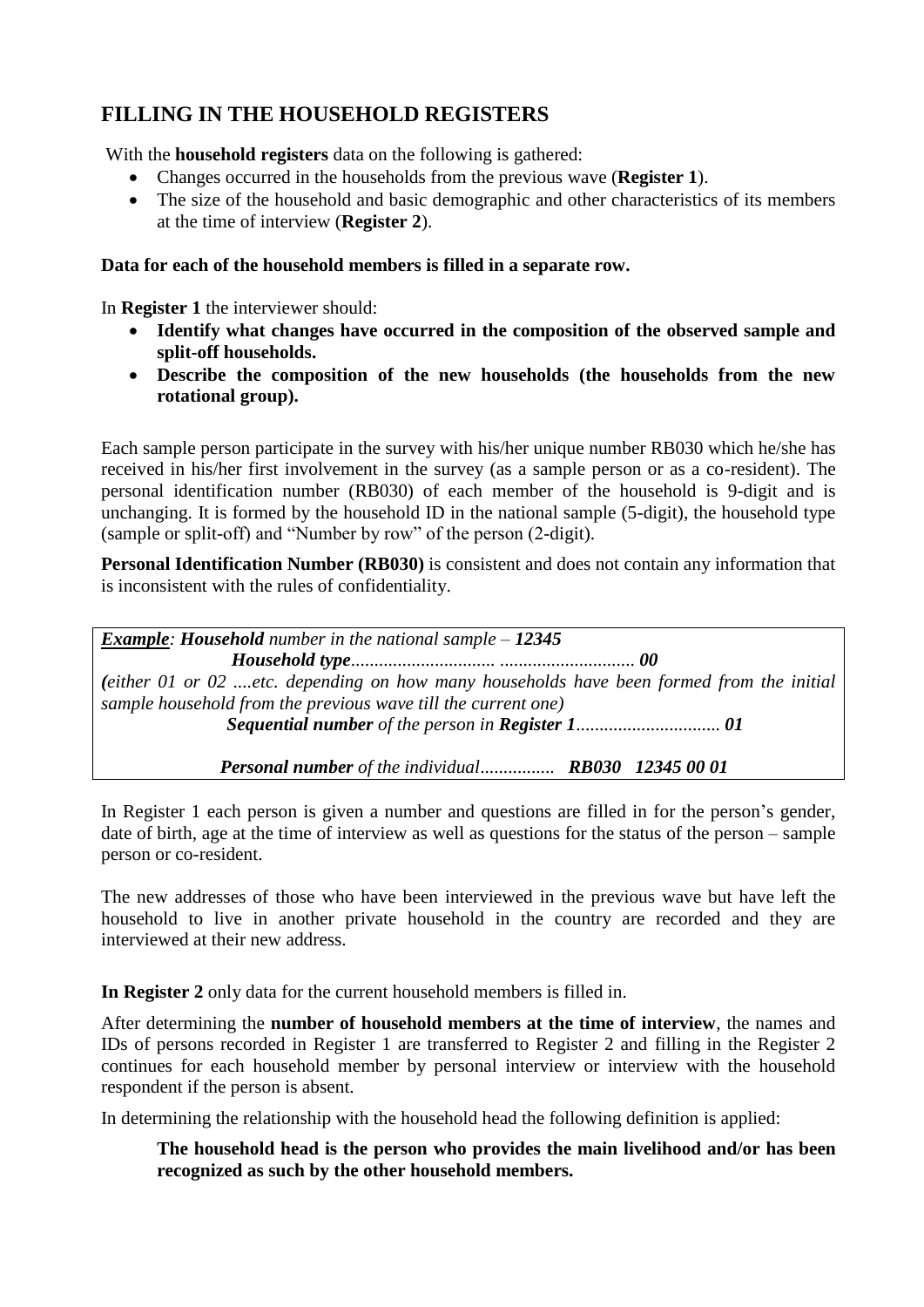Other household members are listed according to their relationship with the household head in the following order: spouse, son/daughter, son/daughter-in-law, mother/father, etc. Starting from 2020 there is a change in the recording of relations between persons in the household, in accordance with the new requirements of Eurostat. The matrix has the following form:

| <b>RB030</b>       | Name | RP1                | RP2     | RP3                 | RP4     | RP <sub>5</sub>     | RP <sub>6</sub>   | RP7 | RP8                 |  |
|--------------------|------|--------------------|---------|---------------------|---------|---------------------|-------------------|-----|---------------------|--|
| Personal<br>number |      | Relationship with: |         |                     |         |                     |                   |     |                     |  |
|                    |      | Person1            | Person2 | Person <sub>3</sub> | Person4 | Person <sub>5</sub> | Person6   Person7 |     | Person <sub>8</sub> |  |
| 123450001          |      |                    |         |                     |         |                     |                   |     |                     |  |
| 123450002          |      |                    |         |                     |         |                     |                   |     |                     |  |
| 123450003          |      |                    |         |                     |         |                     |                   |     |                     |  |
| 123450004          |      |                    |         |                     |         |                     |                   |     |                     |  |
|                    |      |                    |         |                     |         |                     |                   |     |                     |  |

The following codes are used:

- 11 Husband/wife/civil partner
- 12 Partner/cohabitee
- 20 Son/daughter
- 30 Son-in-law/daughter-in-law
- 40 Grandchild
- 51 Natural/adoptive parent
- 52 Step-parent
- 60 Parent in law
- 70 Grandparent
- 80 Brother/Sister
- 81 Natural brother/sister
- 82 Step-brother/Sister
- 90 Other relative
- 95 Other non-relative

# **Legal marital status includes the following categories:**

- **Never married** persons who have never entered into marriage on a legal basis.
- **Married** persons who are in marriage legally formed and registered under existing laws in the country. (The answer is also valid for persons who have entered only into religious marriage before 12 May 1945).
- **Divorced** persons having a divorce on a legal basis.
- **Widowed** persons who are widowed after their last marriage on a legal basis (if the person has more than one such marriages).

**The de facto marital status** is determined by the marital status of the person whether it is formed legally or not. The de facto marital status may differ from the legal one. The partners should live in the same household.

**Ethnic group** is defined as a community of persons, close to each other by origin, mode of life, culture and language. Respondents determine their ethnic grop themselves. Answering question on ethnic group is voluntary, i.e. if the person does not want to answer, the answer "Do not want to answer" is to be pointed. The interviewer records the answer declared. Only one answer is allowed. In case none of the predefined ethnic groups is chosen, the interviewer records clearly and legibly the ethnic group declared by the respondent in the "Other…." position. An opportunity is ensured to mark "**Not stated**" if the respondent cannot determine his/her ethnic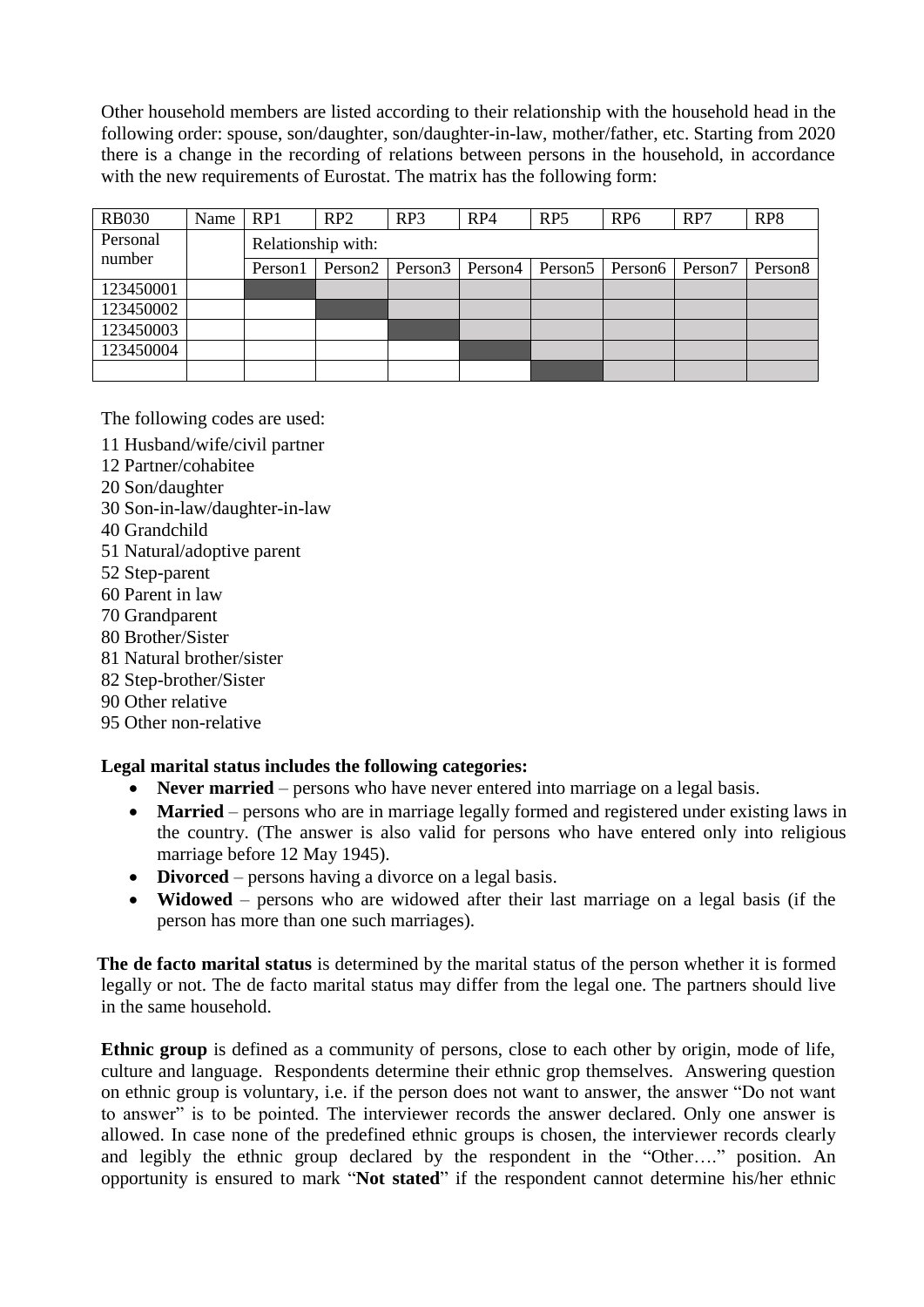group. Ethnic group of children is determined by the parents. If parents have different ethnic group, the ethnic group of children is determined based on an agreement between the parents.

For each household member the ID numbers of his/her spouse and parents are recorded with the following rules:

- **The ID number of the spouse (or the partner if they are living in cohabitation without marriage)** is filled in for all persons and partners aged 16 or more. If the spouse is not living within the household the last two digits of his/her ID number are **99**! In all other cases the number from column **RB030** is taken.
- **ID number of the father and the mother** (incl. second father and mother). If the parents are not members of the household or are dead then in the corresponding column ID number **ХХХХХ ХХ 99** is filled in! In all other cases the number from column **RB030** is taken.

The new regulation requires information on the country in which the person's father was born (PB230) and the country in which the person's mother was born (PB240). The name of the country is recorded.

Register 2 contains questions related to the actual or potential education activity of household members: highest education level completed and when, is the person studying at the time of the interview and for what degree.

Educational attainment of the person at the time of the interview relates to the acquisition of a higher degree or professional qualification **within the educational system –** education in schools, colleges, universities and other educational institutions leading to the acquisition of diplomas, certificates and others recognized by the national institutions.

- Those who have started a given educational program but currently do not participate in it because of holiday or vacation between semesters, but intend to continue their studies, are recorded as students at the time of the interview.
- Children aged between 3 and 7 years old who attend kindergarten or a preparatory class are also recorded as students.

Answers to questions relating to participation in various forms of school and extracurricular activities for all **children aged from 0 to 12 years** are filled in. It is indicated how many hours in a **typical week** each child living in the household spends in an institution for children, in school (face-to-face or online education), study hall, day-care center or he/she is cared for at home by paid babysitter/ nanny or other member of the household except parents.

**"Typical week"** means one week from January to June which is a representative period as a whole. All times are rounded to the nearest hour.

"Day-care center" is a set of social services that create the conditions for fully servicing of users during the day or week related to the provision of food, to meet the daily, health, educational and rehabilitations needs as well as the needs for leisure and personal contacts.

"Center for Social Rehabilitation and Integration" is a set of social services related to rehabilitation, social, legal advice, educational and vocational training and guidance, preparation and implementation of individual programs for social inclusion.

"Center to work with children on the street" is a set of social services related to preventing children from falling into the street and dropping out of school, social rehabilitation and integration of children living permanently or partly on the street through individual work with the child and his/her family, medical and sanitation services, literacy of children, training in parenting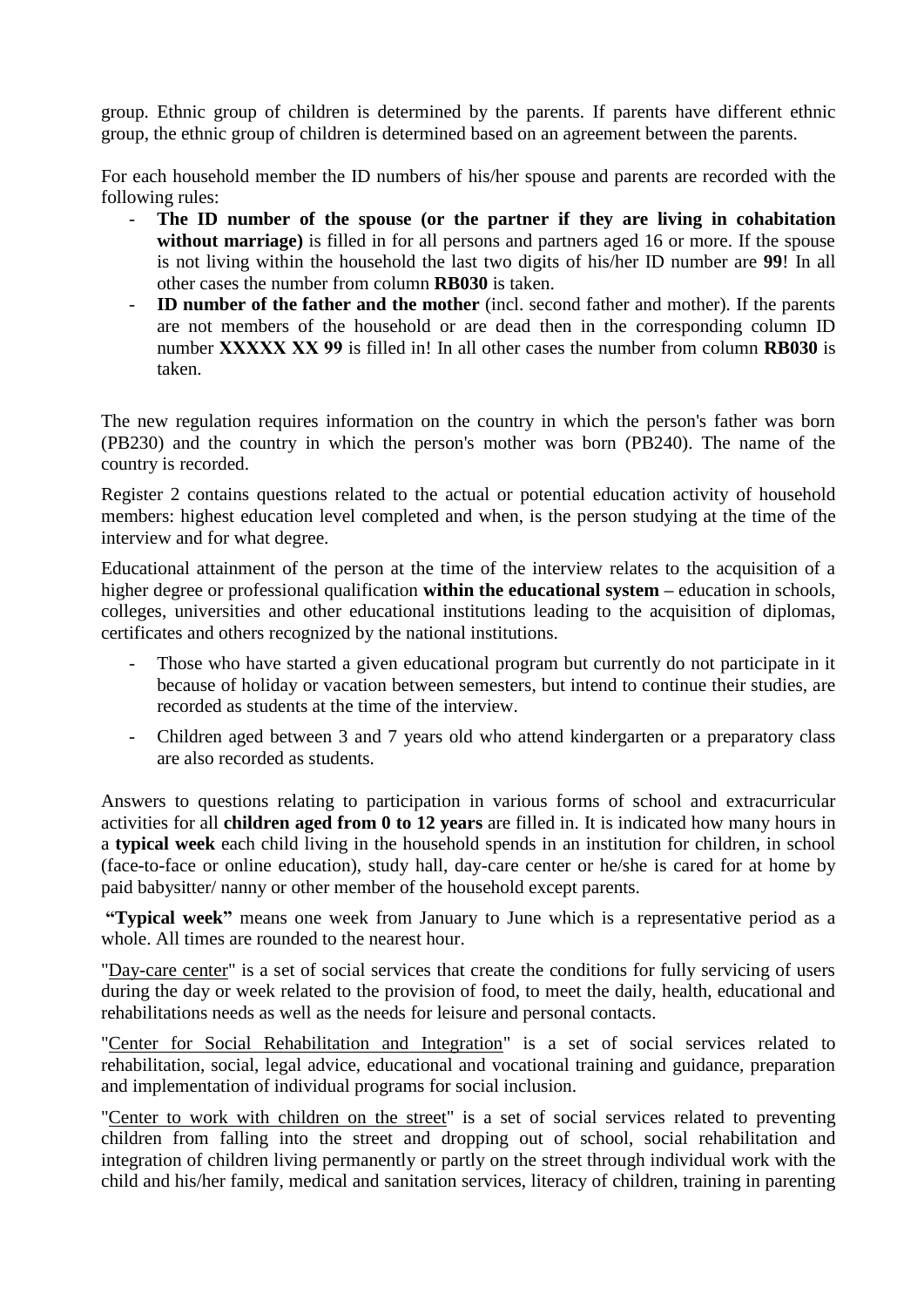skills.

"Daycare center for children with disabilities" offers a set of social services for full service to children during the day, which is associated with the provision of food, meeting daily and health needs, rehabilitation needs, organization of leisure time and personal contacts.

# **MODES OF DATA COLLECTION**

The survey is conducted using two types of questionnaire:

- Household questionnaire;
- Individual questionnaire for each member of the household aged 16 and more

With the household questionnaire information for the following is gathered:

- Dwelling and housing conditions;
- Expenditures on the dwelling in which the household lives (repayments of loans and credits for purchasing the dwelling, costs for electricity, heating, repairs and others);
- Arrears of the households (possession of durable goods, capacity to face unexpected financial expenses and others);
- Income at household level:
	- Income of persons up to 16 years old;
	- Social transfers received (social benefits and allowances);
	- Given and received resources in cash or in kind;
	- Income from agricultural activity.

**With the individual questionnaire for each member of the household aged 16 and more** (as

to 31.12 of the previous year) the following data is gathered through personal interview:

- **Working life;**
- Economic activity, employment and unemployment at the time of the interview;
- Information on the main and additional employment (second, third job) of those who work;
- **•** Current monthly income from employment;
- Information on the last job of unemployed and inactive persons;
- Gross and net income for the previous year, received from different sources (employment, pension, benefits, sale or rental of movables or real estate and others);
- Self-perceived health and access to healthcare.

# **CONCEPTS AND DEFINITIONS**

# **HOUSEHOLD QUESTIONNAIRE**

In section "Dwelling and housing conditions*"* the following definitions are used:

- **Dwelling** separate and independent structure which is suitable for living. It contains one or more rooms (housing and ancillary) and has one or more independent exits to the common parts (staircase, common corridor, yard or directly to the street), whether has a kitchen or not;
- **Room** a space of housing unit at least 4 square meters and with a height over 2 meters.

The number of rooms available to the household **includes** only those that are used by the household as:

- Living rooms, bedrooms, dining rooms, rooms for the children and others;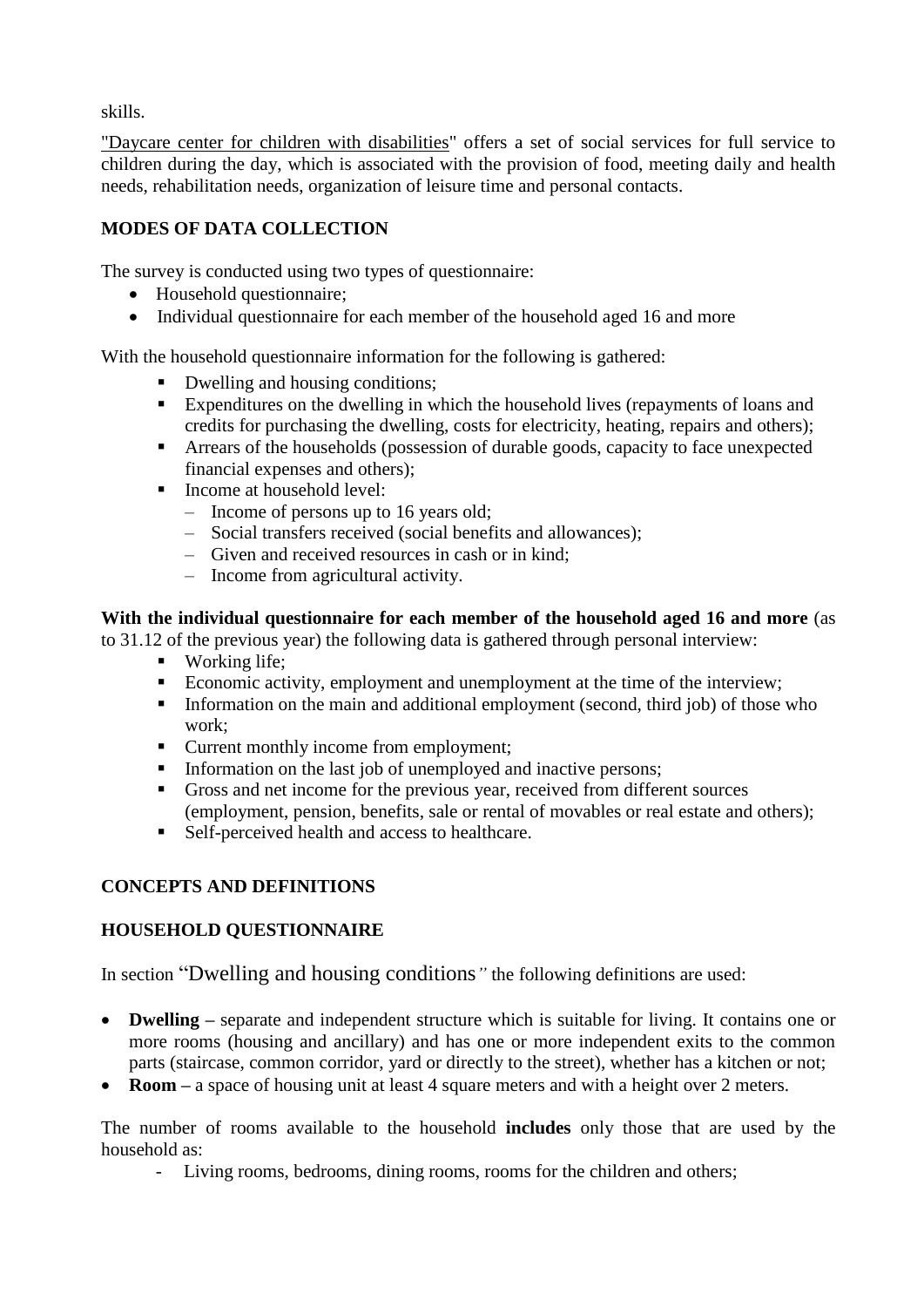- Rooms that are used for work or as offices but that are also used for other purposes (as living rooms, dining rooms, bedrooms, etc.);
- Kitchen that except for cooking is used for other purposes (as living room, dining room, bedroom, etc.);
- Rooms in habitable cellars and attics with a high over 2 meters;
- Rooms in habitable cellars and attics with a high below 2 meters if they are the only rooms in which the household lives;
- Rooms that are used by other households as well the part that is used by the household is recorded.

The number of rooms available to the household **does not include**:

- Bathrooms, toilets, corridors, utility rooms, lobbies, verandas, lounges;
- Rooms used solely for business use;
- Kitchens used solely for cooking;
- Rooms in habitable cellars and attics with a height below 2 meters if they are not the only rooms in which the household lives.
- **Usable area** of the dwelling in square meters the usable area of the dwelling includes the area of the living rooms, bedrooms, dining rooms, kitchens, rooms used for business and libraries, guest rooms, vestibules as well as the area of the ancillary facilities – corridors, lobbies, bathrooms, toilets, cellars, closets, balconies and other ancillary facilities.

Questions relating to **possession or use of durable goods** are filled in accordance to the following rules:

- **It is assumed that the household possesses the item** not only if it is its owner but also in the cases when the item is provided for use by other persons, it is being repaid or it is rented. If the item is provided **ONLY for work** (e.g. computer or car) **it is assumed that the household does not possess it.**
- **The household gives answer "Cannot afford it"** in the cases when the household would like to possess the item but cannot afford it due to insufficient funds.
- **Answer "No, other reason"** is indicated when the household considers that the item is not needed due to lack of interest, age, literacy and other considerations.

**Problems related to housing** are self-assessed by the household. Except from problems with leaking roof, damp walls/floors/foundation, rot in window frames or floor it should be determined if the household feels **the dwelling being too dark, not having enough day-light**, if **noise from neighbors or from the street** is a problem for the household or not, etc. Noise from neighbors includes noise from water pipe, high-talking, banging doors, noisy elevator, etc. Noise from the street is associated with noise from cars, airplanes, trains, nearby restaurant, business center or organization and others.

**The ability to keep home adequately warm** refers to the affordability (ability to pay) of the household to keep normal (according to its wishes) temperature in the dwelling depending on the season.

**Environmental problems and the risk of crime violence or vandalism** refer to the nearest to the dwelling area (neighborhood, village) – the place where the household lives, usually go shopping, walking, where the children play, etc., and not as a problem of the settlement or the country as a whole. Environmental problems include polluted air, presence of fumes from cars, factories, sewer, polluted river or canal and others.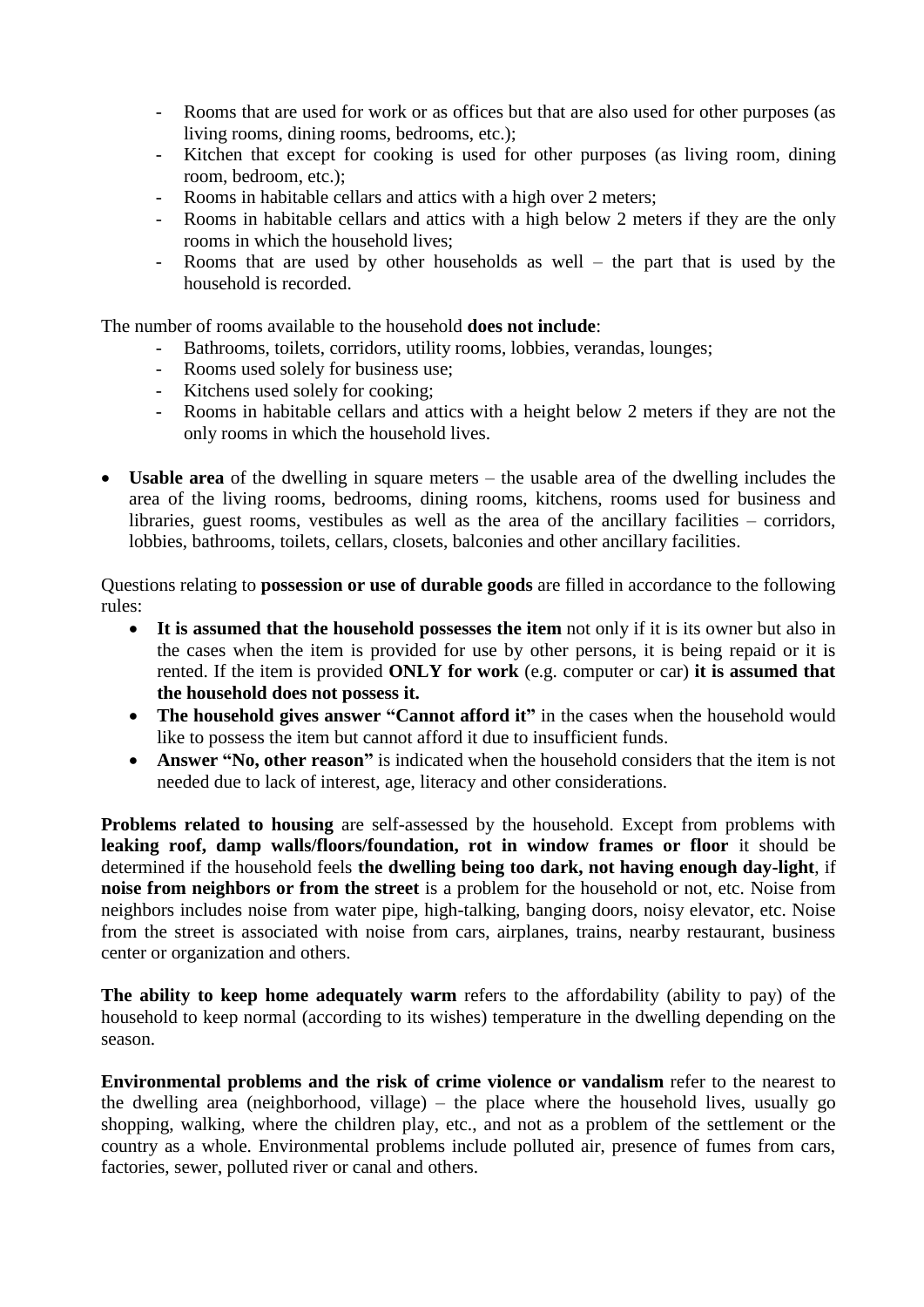To determine the **tenure status of the household** the following definitions apply:

- **The household is owner** if **a member of the household** possesses a title deed independently if the house is fully paid or not;
- **Tenants** pay rent at market price or at price lower than the market;
- **Accommodation provided rent-free** applies when there is no rent to be paid, such as when the accommodation comes with the job or is provided rent-free from a private source.

**Housing costs** refer to the monthly average size of the corresponding type of expense. If the total amount for heating is covered by the state then answer "The cost is covered by the social services" should be indicated. If the household receives allowance for heating but it does not cover all the costs then only the part of the total cost paid by the household is indicated on row "monthly average amount" and the amount of the allowance is indicated in the next question for the appropriate heating season.

# **Target benefit for heating**

Target benefits for heating are granted for a heating season which covers the period from 1 November to 31 March.

The calendar year **covers two heating seasons.** In filling in the questionnaire one should take into account the following:

When central heating is used the target benefit is granted to the corresponding heating company. When electricity, solid fuel or gas is used for heating then the benefit is granted in cash to the person or family entitled. If the person declared that he/she wants to receive the benefit for solid fuel through a merchant then the granted benefit is paid directly to the merchant by "Social services" and the person receives the full quantity of solid fuel invoiced for the total amount of the benefit.

**In the questionnaire the amount of the benefits received** for the corresponding heating season are filled in.

**Affordability** of the household to meet costs related to housing and to meet basic needs is surveyed through:

 **Housing costs and financial indebtedness of the household and arrears on payments in accordance to agreed terms (bills, taxes, loans, credits and other liabilities).** 

When determining the financial burden of the household related to different costs, the respondents should indicate the actual costs incurred till the time of the interview and not any accumulated debt.

"Other loans and credits from banks and other financial institutions" include all consumer loans and credits taken for buying goods and services (buying a car, furniture, holiday, durables, education) as well the use of credit cards and purchase of goods on leasing.

 **Capacity of the household to afford paying for one week annual holiday away from home.** 

Positive answer is also indicated in the following special cases:

- The household stays with relatives and friends without paying for their stay but can afford travel and other costs related to the holiday;
- The household finances its holiday through borrowing;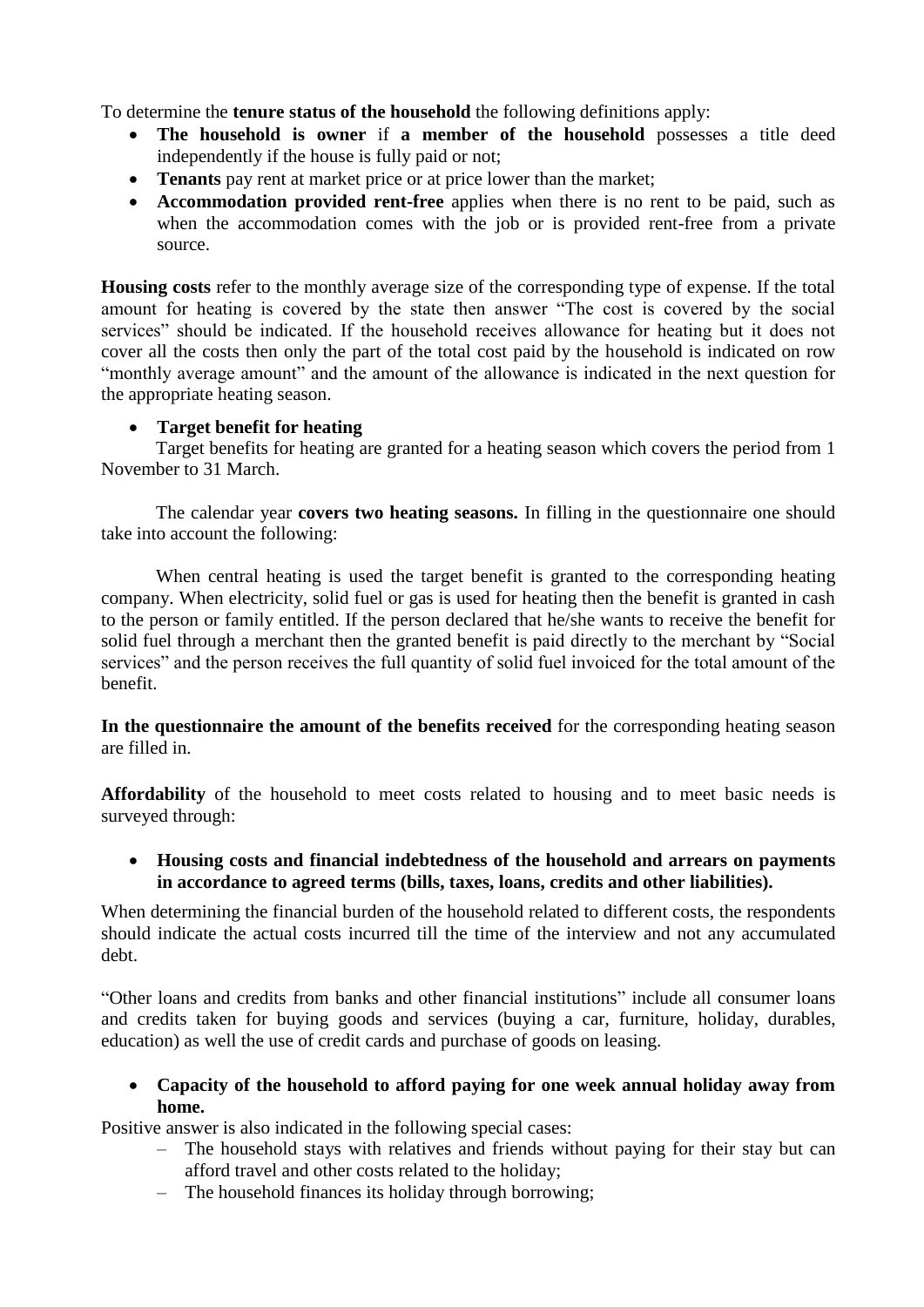- The household takes its rest at their villa;
- The household can afford a holiday away from home but because of business or personal issues does not go on a holiday away from home;

Negative answer is indicated when:

- The household cannot afford to pay for a holiday away from home;
- or if at least one household member cannot afford to go for a holiday as in this case it is assumed that the whole household cannot afford to go for one week annual holiday away from home;
- **Capacity of the household to afford a meal with meat, chicken, fish (or vegetarian equivalent) every second day**

Answer **"No"** is indicated when the household wants to have a meal with meat, chicken, fish (or vegetarian equivalent) every second day but cannot afford it due to lack of financial resources.

Answer **"Yes"** is indicated also in the case when the household use credit cards or loans to provide these meals.

 **Capacity of the household to face unexpected financial expenses with its own resources**

**"**Own resources" means that the household does not ask for financial help (loan) from banks or persons, has enough resources in its accounts, can use credit cards or overdraft.

 **Ability to "make ends meet" assessed with the household feeling** about the level of difficulty experienced by the household in making ends meet based on the **household's total monthly income.**

The household should assess the minimum monthly income needed to"make ends meet" taking into account its current financial situation and its usual necessary expenses. The usual necessary expenses exclude business and farm work costs.

# **Questions related to agricultural activity of the household** refer to:

- Registration of a household member(s) as a farmer and tobacco grower;
- Household participation in the production of agricultural products and livestock;
- Distribution of output (sales, consumption, providing free to other persons and households);
- Leasing of land;
- Costs incurred by the household for agricultural activity.

It is recommended that the interview for this section of the questionnaire is conducted with a member of the household who is best familiar with the performed by the household agricultural activity.

**The land used for agricultural activity** could be either owned or leased. Yards are also included if they are used for production of agricultural goods. **Only the size of the actually cultivated land** is indicated and not how many acres the household own in general. The area is filled in acres with one decimal point.

When the produced, sold, granted or consumed by the household agricultural production (only self-produced) as well as the received annuity in the form of agricultural production and expenses occurred for agricultural activity **are valued**, then **only local market prices are used. The amount is recorded in round numbers!**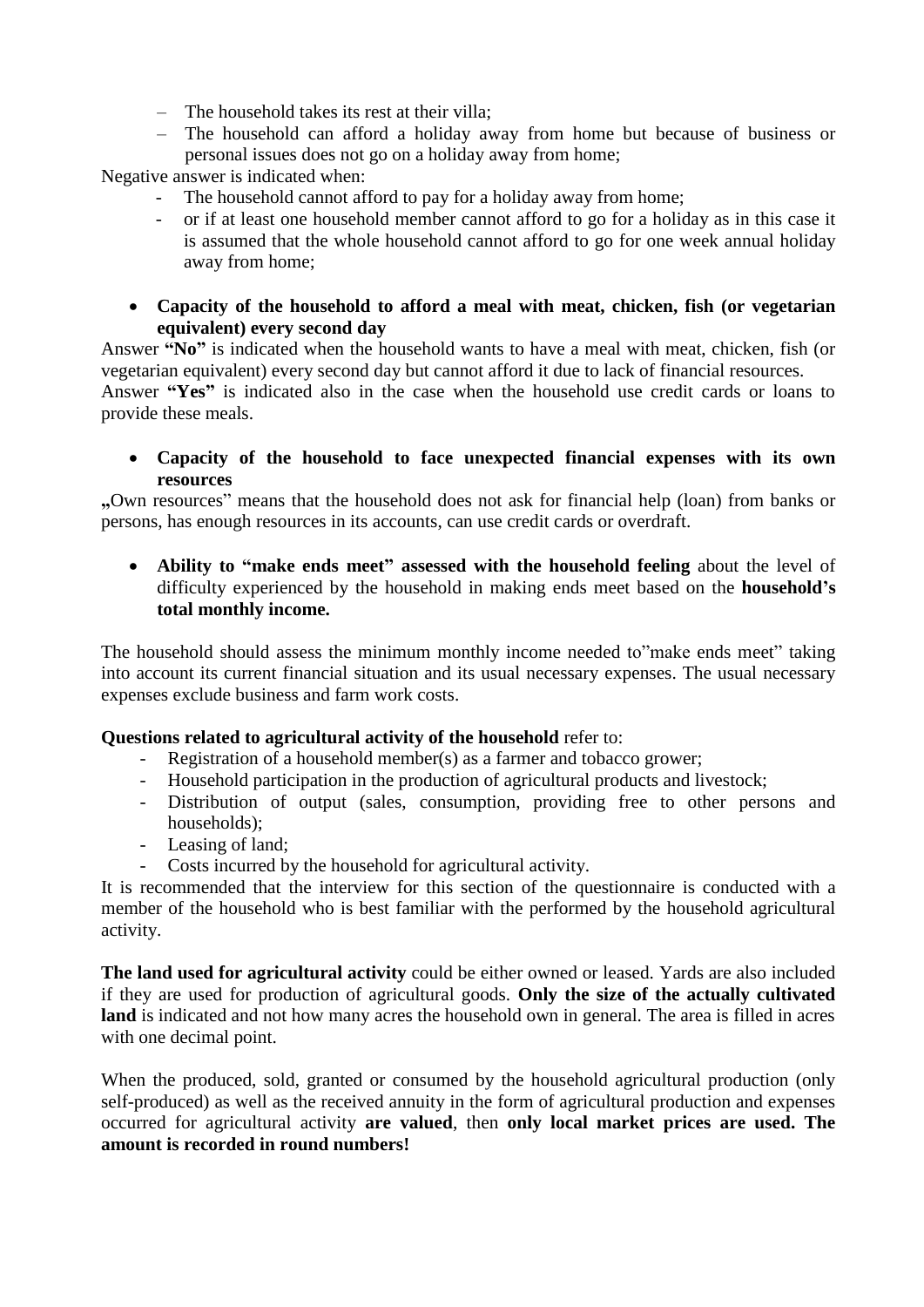**For the land given in cooperation or rented to other persons** data on its size and the amount received by the household from its rental is collected.

**Growing livestock, birds, bees and others and production of livestock products** is included for the following two reasons:

- source of income from sales (of livestock and livestock products) and
- activity which provides products for own consumption.

The recording of values for sold, consumed or given to other person products is on local market prices.

# **INDIVIDUAL QUESTIONNAIRE**

### **Economic activity of persons**

Each household member aged 16 and more **self-assess** his/her status depending on his/her daily activities at the time of interview according to the following rules:

### **Employee is:**

- person who work for pay or other income for at least 1 hour per week;
- self-employed persons with own business, agricultural activity or a freelancer;
- family workers whether they are paid for their work;
- seasonal workers if they have a guaranteed job for the next season as well;
- persons temporarily absent from work due to pregnancy and childbirth, regular annual leave or leave due to illness and receive benefits as insured persons;
- person temporarily absent from work due to interruption of production process, strike or other objective reasons, but will return to work after up to three months.

# **Employees**

Employees are persons who work for public or private employer for wage, salary, fee, tip or other kind of payment based on performance.

Employees are also:

- $\triangleright$  persons temporarily absent from work due to pregnancy and childbirth, annual paid leave or leave for temporary inability to work (illness) and receive benefits;
- $\triangleright$  family workers who are being regularly paid for their work;
- $\triangleright$  persons who are being trained and receive remuneration for the training paid internship or apprentice;
- $\triangleright$  priests and other clerics who are being paid:
- $\triangleright$  seasonal workers whose main activity is associated with seasonal employment.

### **Self-employed**

Self-employed are persons working in their own business, professional practice or farm to make profit.

Self-employed are also:

- Members of producers' cooperatives who get part of the production, allocate profit or receive other king of payment – dividends;
- Unpaid family workers as son, daughter, spouse, working in family business without formal pay.

# **For employees and self-employed it is indicated if they worked part- or full-time.**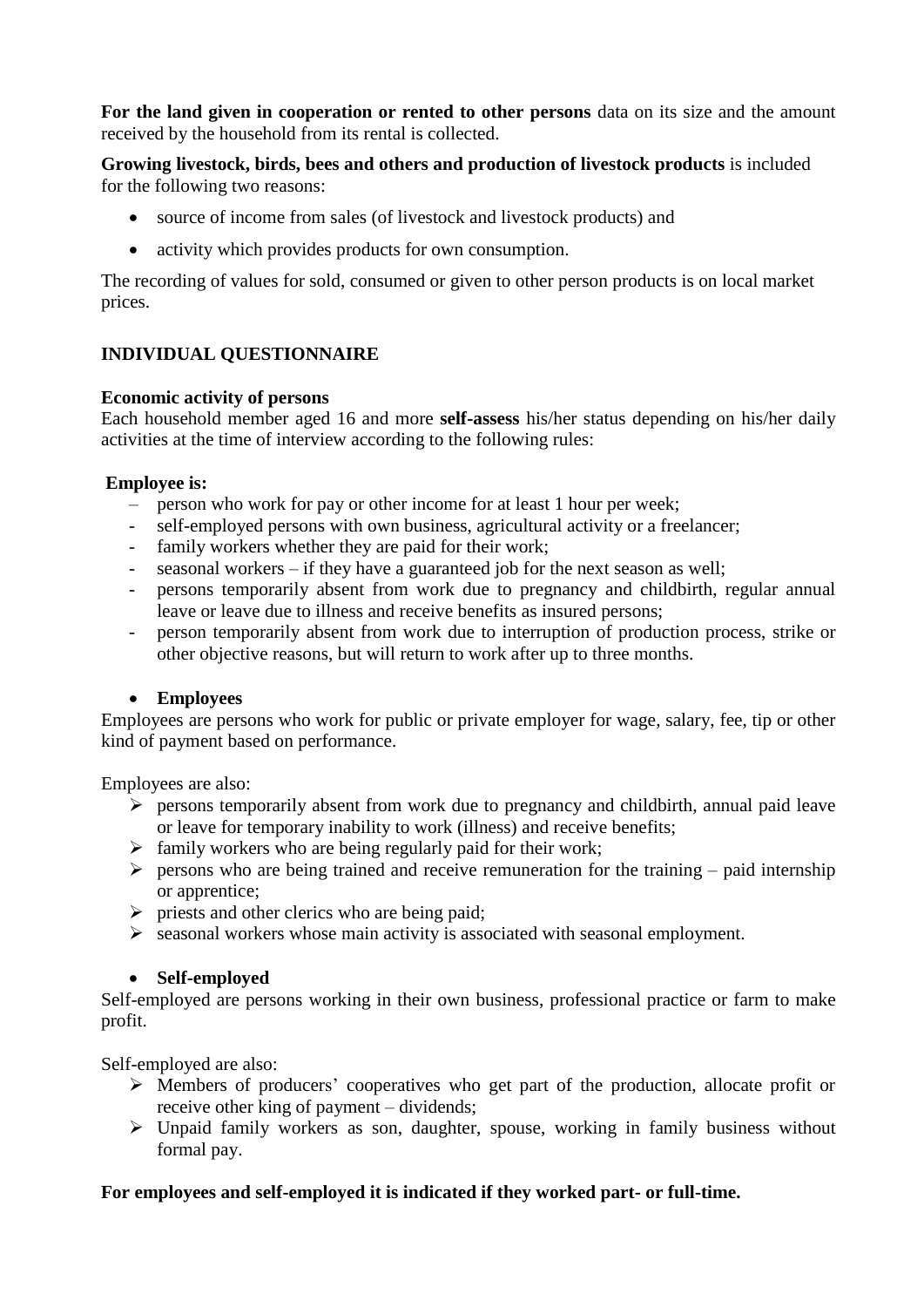• **Unemployed** – person who is looking actively for job, wants to work and is able to start working.

**(It is not required that the person is registered in a labor office).** 

- **Pensioner**
- Retirement due to old age;
- Early retirement for other reasons teachers, workers I and II work category.

If a person has retired earlier (before reaching the retirement age set by the law) due to economic reasons (redundancy or given up business) he/she can self-define him/herself **as pensioner or as unemployed**;

**Persons who receive disability pension but have not reached the retirement age are recorded in the category "Unable to work due to disability".**

### **● Other inactive person**

– Child, student, housekeeper, etc.

### **Health status of persons**

The health status of persons is determined from the information collected for the subjective assessment of health status and medical services used by persons 16 years and older. An overall assessment of the person's health is made and not of his health at the time of the interview.

A chronic disease is any damage to or failure of the proper state of health, meaning that the health status has a constant deviation for a long period of time /more than 6 months/. This disease requires continuous, long-term medical monitoring and care, and regular visits to the doctor. Sustained and serious health problems that restrict the individual to perform daily activities are defined as those for which the person has become dependent on hospice care in the last six months or more.

# **INCOME COMPONENTS**

### **LABOR INCOME**

### **Employee cash or near cash income**

Employee income is defined as the total remuneration, in cash or in kind, payable by the employer to the employee in return for work done by the latter during the previous year. Employee income includes the following elements:

### **Gross employee cash or near cash income (РY010G).**

- **-** Wages and salaries paid in cash for time worked or work done in main and any secondary or casual iob(s):
- **-** Remuneration for paid leave;
- **-** Remuneration for work done in overtime;
- **-** Commissions, gratuities, tips, profit sharing and bonuses paid in cash;
- **-** Supplementary payments (Easter and/or thirteenth month payment);
- **-** Allowances paid for working in remote locations, allowances for transport to or from work;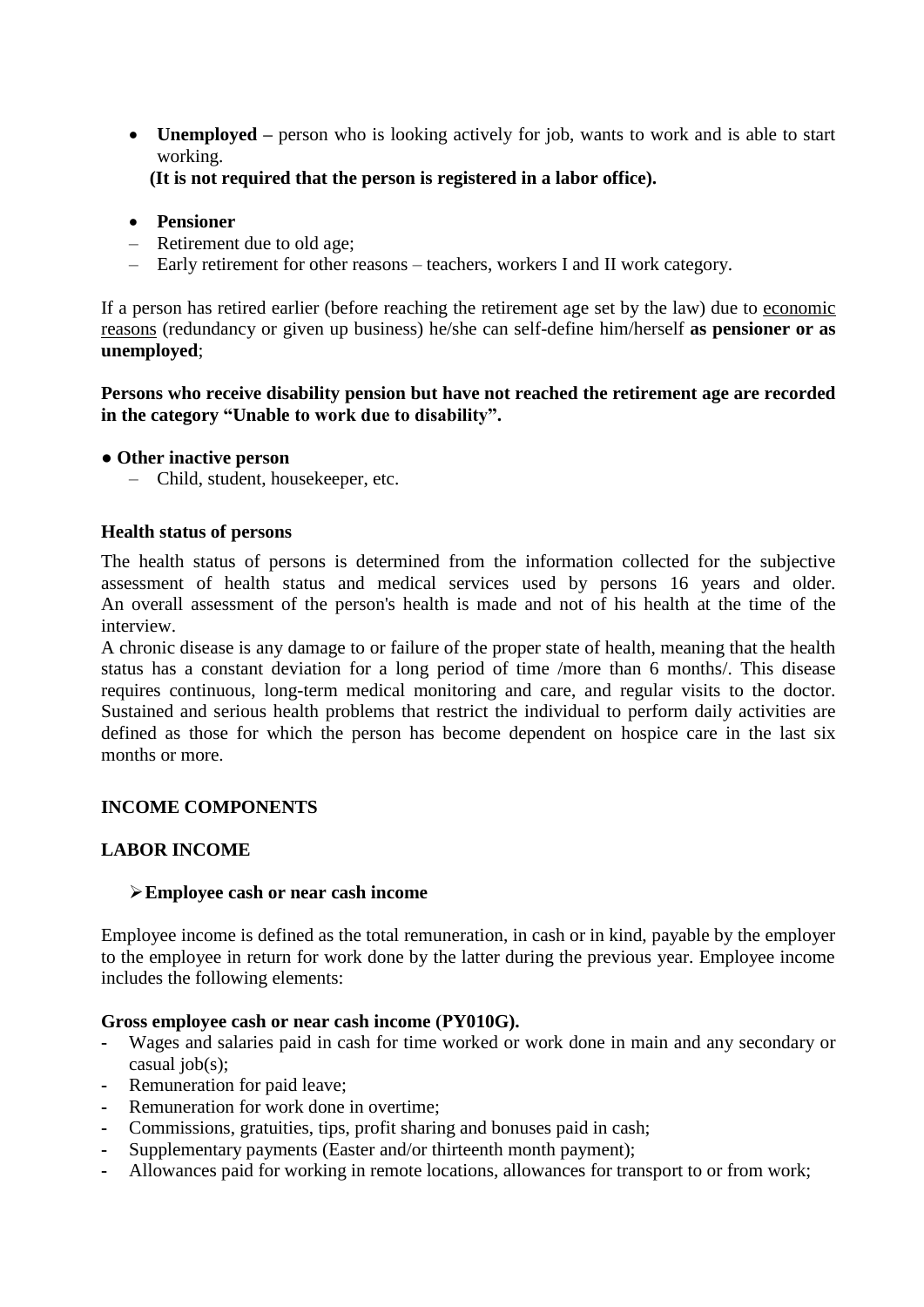- **-** Additional payments made by employers to their employees to supplement the sick, disability, maternity leave or survivor's pay entitlement where such payments cannot be separately and clearly identified as social benefits;
- **-** Rent paid by the employer.

# **It excludes**:

- **-** Reimbursements made by the employer for work-related expenses (e.g. business travel);
- **-** Severance and termination pay to compensate employees for employment ending before the employee has reached the normal retirement age for that job and redundancy payments (they are included under "Unemployment benefits");
- **-** Allowances for purely work-related expenses as those for travel and subsistence or for protective clothes;
- **-** Lump-sum payments at the normal retirement age (included under "Unemployment benefits").

# **Gross non-cash employee income (PY020G)**

It refers to non-monetary income components which may be provided free or at reduced price to an employee as part of the employment package by an employer as follows:

- **-** Free or subsidized meals, luncheon vouchers;
- **-** Reimbursement or payment of housing-related expenses (e.g. bills for gas, electricity, water);
- **-** Cover the costs of rental housing;
- **-** Telephone, incl. mobile telephone;
- **-** Other goods and services provided free or at reduced price by the employer to their employees.

The value of goods and services provided free is calculated according to the market value of these goods and services. The value of goods and services provided at reduced price is calculated as the difference between the market value and the amount paid by the employee.

# **It excludes:**

- **-** The costs of providing any of these goods and services by the employer if they are only required for the employees to carry out their work;
- **-** Accommodation services at a place of work which cannot be used by the household to which the employees belong;
- **-** Accommodation provided rent-free or at reduced rent to an employee as the secondary residence of the household;
- **-** Allowances paid to employees for the purchase of tools, equipment, clothes, etc. needed exclusively or primary for their work;
- **-** Special meals or drinks necessitated by exceptional working conditions;
- **-** Other goods or services provided to employees at the place of work or required because of the nature of their work (e.g. a medical examination required for work).

# **Company car (РY021G)**

The information on the private use of a company car is collected in the individual questionnaire. To evaluate the benefits of private use of company car we used the amount of kilometres driven, the number of months in which the car is used, the cost of fuel under statutory spending limits and the average price of fuel for the respective year.

# **Self-employment income (РY050G)**

Self-employment income includes income received as:

- Sole trader, trader or owner/ partner in a company;
- Freelancers;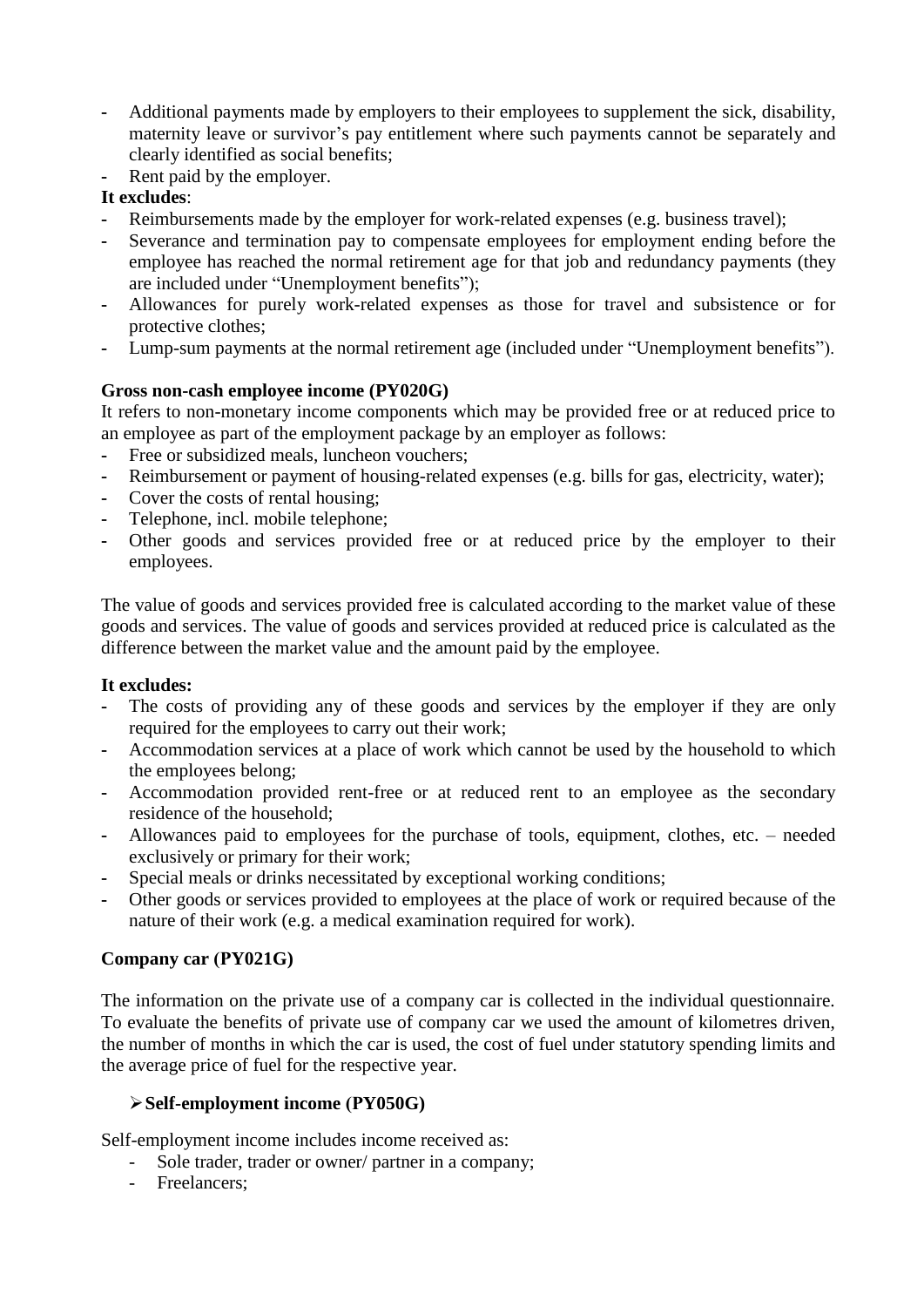- Craftsman;
- Farmer;
- Tobacco grower.
- Income from sales of own inventions, works of art and science;
- Royalties earned on writing, inventions and so on:
- Remuneration for the performance of artists.

# **INCOME FROM PROPERTY, INVESTMENTS, DIVIDENDS, INTEREST AND OTHERS**

# **Income from rental of a property or land (НY040G)**

Income from renting estate or other property (incl. non-agricultural land)

# **Income from dividends, interest, capital investments and property sales (НY090G)**

- Participation in management and supervisory bodies of companies/firms (board of directors, etc.)
- Income from selling real estate and other property
- Income from, interest, shares, stocks, business investments, etc.

# **INCOME FROM PENSIONS, BENEFITS AND ALLOWANCES:**

# **Family/ Children allowances (HY050G)**

- Cash benefits for pregnancy and childbirth;
- $\bullet$  Benefits for bringing up a child younger than 2;
- Lump sum for pregnancy
- Lump sum for childbirth/adoption
- Lump-sum benefit for bringing up a child up to 1 year old by mother (adoptive mother) student;
- Lump-sum benefit for bringing up twins up to one year old;
- Additional lump-sum benefit for children with disabilities;
- Monthly benefit for bringing up a child up to one year old;
- Monthly benefit for bringing up a child with disabilities younger than 2 years;
- Monthly benefit for a child till graduation of secondary school;
- Monthly benefit for bringing up a child with disability up to completion of secondary school;
- Monthly benefit for bringing up a child living with a foster family or relatives;
- Monthly benefit for bringing up a child with physical and mental disabilities living with a foster family or relatives;
- Lump-sum benefit for bringing up a child living with a foster family or relatives;
- Target benefit for pupils;

# **Targeted social benefits (HY060G)**

- Target benefit for heating;
- Target benefit for free traveling:
- Lump-sum benefit for occasional needs arising;
- Monthly benefit for low income;

# **Housing allowances (HY070G)**

• Monthly target benefit for rent payment of municipal or state housing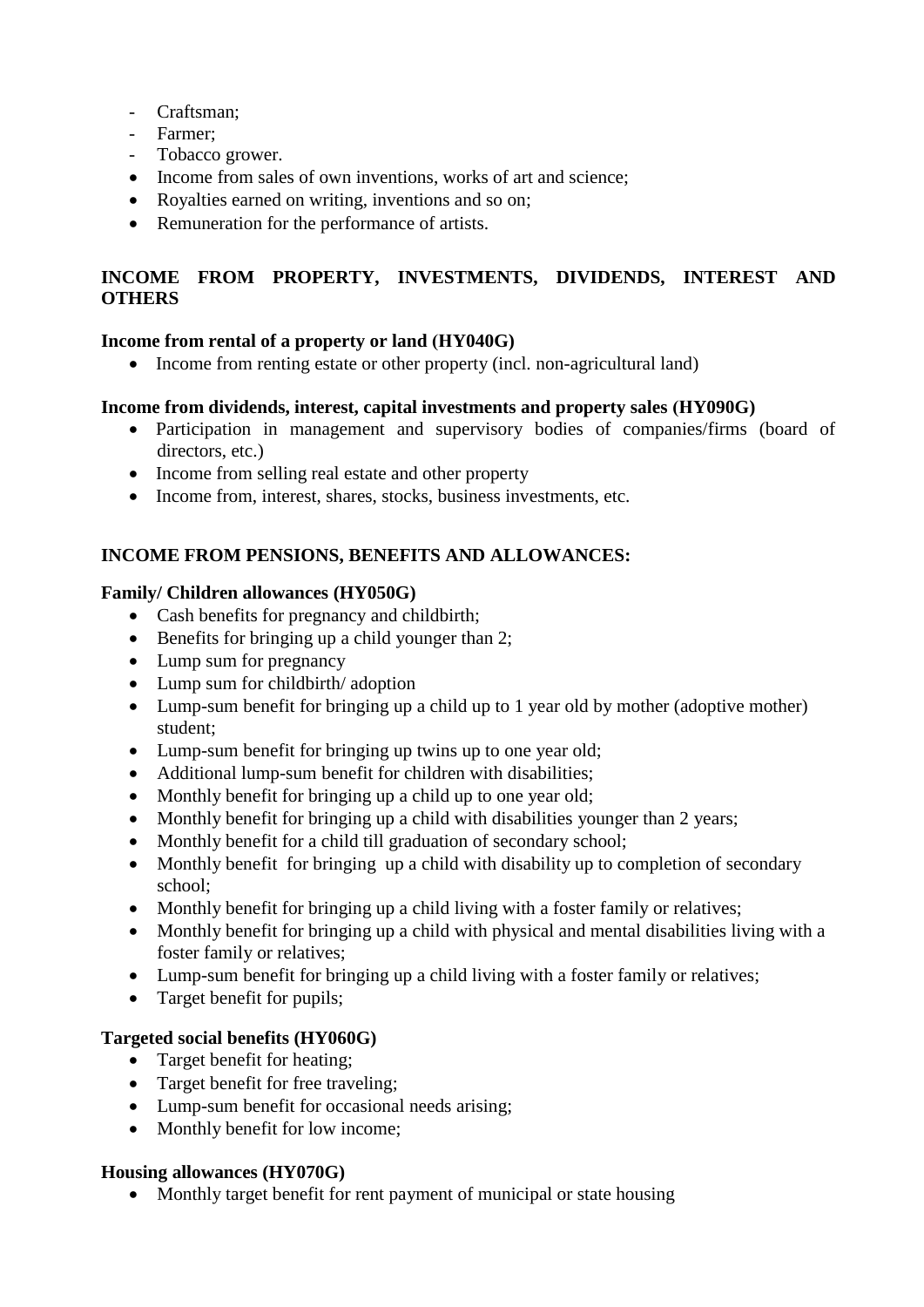# **Pension from individual private plans (PY080G)**

### **Unemployment benefits (PY090G)**

- Unemployment benefit of insured persons:
- Redundancy/ retirement benefits.

### **Old age benefits (PY100G)**

- Old age pensions
- Social old age pensions
- Pension from abroad
- Other pensions (personal, special merit and others).

### **Survivor's benefits (PY110G)**

- Survivor's pension
- Monthly allowance for a person without the right to a survivor's pension
- Supplement to the pension in case of deceased spouse
- Other lump-sum benefits

### **Sickness benefits (PY120G)**

- Paid sick leave
- Allowance for disability when there is no reason to receive old-age pension
- Lump sum benefit upon death of the insured person

### **Disability benefits (PY130G)**

- Disability pension
- Care allowance for assistance of dependents
- Monthly social integration allowances
- Other allowances

### **Education-related allowances (PY140G)**

- Scholarship/ European scholarship
- Other educational allowances

# **INTER-HOUSEHOLD CASH TRANSFERS**

# **Regular inter-household cash transfers received (HY080G)**

**Regular benefits (in cash) granted to the household** from other persons and/or households include:

- compulsory alimony and child support in case of divorced parents, given by the parent who does not live in the household;

- regular voluntary alimony and child support;
- regular cash support from persons other than household members, incl. from abroad;

Gifts (for birthday, name day, Christmas), inheritances and other capital transfers to be saved for long term consumption, are excluded.

**Regular inter-household cash transfers paid (HY130G)**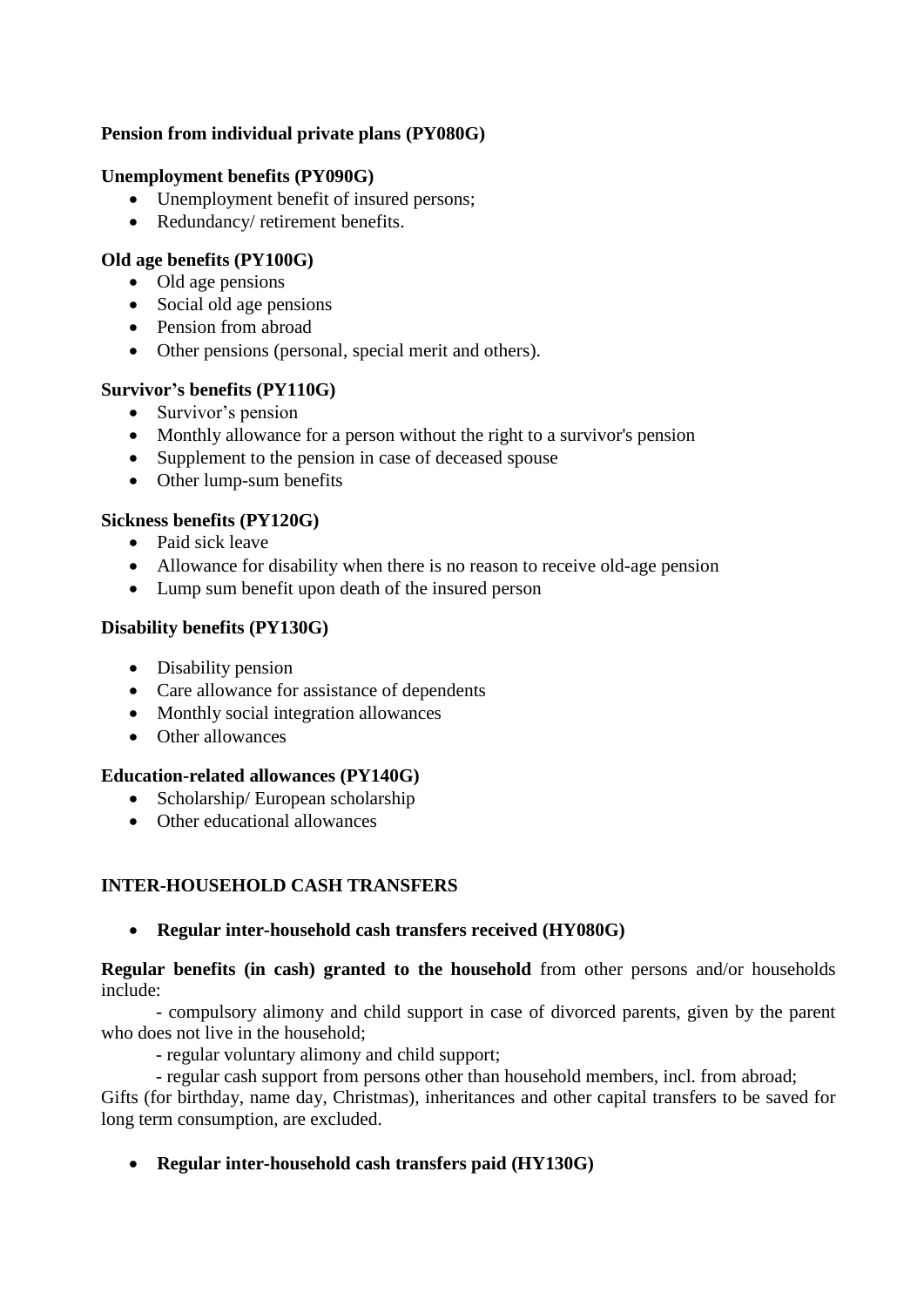**Regular benefits (in cash) granted from the household to** other persons and/or households include:

- compulsory alimony and child support from a divorced parent given to children living in another household;

- regular voluntary alimony and child support (the person has defined him/herself the amount of the alimony and provides it regularly);

- regular cash support for persons other than household members, incl. abroad;

Gifts (for birthday, name day, Christmas), inheritances and other capital transfers to be saved for long term consumption as well as agricultural products produced by the household **are excluded.** 

### **Income received by people aged under 16 (HY110G)**

Income received by people aged under 16 is recorded for all persons who were members of the household during the previous year. It includes:

- Pension from deceased parent;
- Monthly allowance for a child without the right to a survivor's pension
- Disability pension;
- Fellowship
- Other income (rewards, work during vacation, etc.)

Income received by other household members is excluded.

### **Interest repayments on mortgage (HY100G)**

Interest paid on mortgage refers to the total gross amount, before deducting any tax credit or tax allowance, of mortgage interest on the main residence of the household during the previous year.

It excludes:

- Any other mortgage payments, made at the same time, such as mortgage protection insurance or home and contents insurance;
- Payments on mortgages to obtain money for housing purposes (e.g. repairs, renovations, maintenance) or for non-housing purposes;
- Repayments of the principal or capital sum.

# **TAXES AND CONTRIBUTIONS**

### **Tax on income and social contributions (HY140G)**

Tax on income refers to the legally regulated deductions on income from different income sources.

Social insurance contributions refer to personal contributions of employees and self-employed for compulsory retirement insurance.

### **Regular taxes on wealth (HY120G)**

The tax refers to the annual property tax.

### **Employer's social insurance contribution (PY030G)**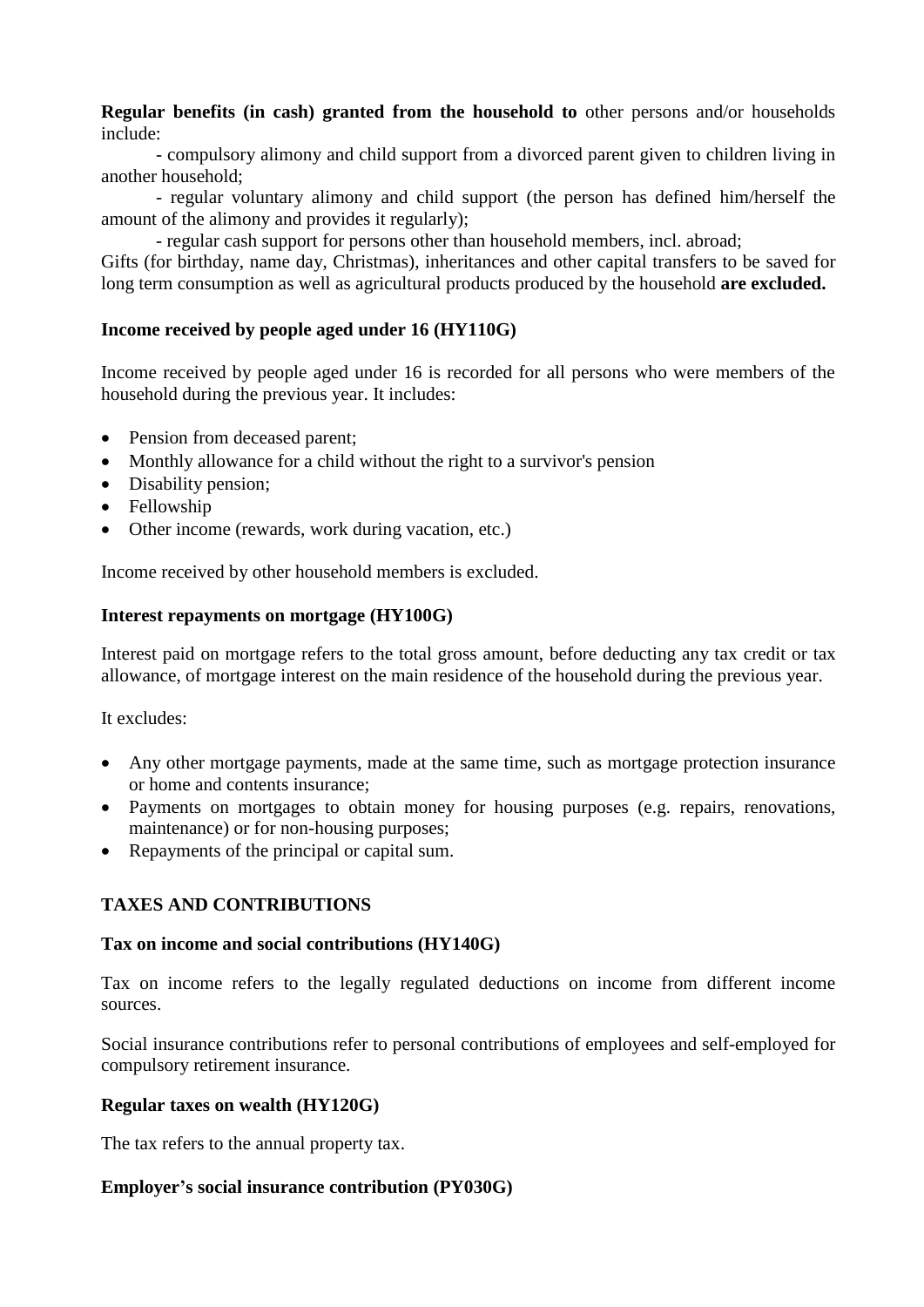# **Total household income**

Two main concepts used for total income.

- **Total household gross income (НY010)**
- **Total disposable household income (НY020)**

Total household gross income (НY010) represents a total sum of all individual income of household members from the following sources:

- Gross employee cash or near cash income (PY010G).
- Non-cash employee income (PY021G)
- Self-employment income (PY050G)
- Social benefits which include unemployment benefits (РY090G), old-age benefits (РY100G), survivor's benefits (РY110G), sickness benefits (РY120G), disability benefits (РY130G) and education-related allowances (РY140G)

plus income received by the household as a whole:

- Income from rental of property or land (HY040G)
- Social benefits which include family/ children related allowances (HY050G), housing allowances (HY070G), targeted social benefits (HY060G);
- Regular inter-household cash transfer received (HY080G)
- Income from dividends, interest, capital investments and property sales (HY090G)
- Income received by people aged under 16 (HY110G)

Total disposable household income (НY020) calculated as Total household gross income (НY010) reduced by:

- Regular taxes on wealth (HY120G)
- Regular inter-household cash transfer paid (HY130G)
- Tax on income and social contributions (HY140G)

# **CLASSIFICATIONS**

The following international classifications are used in EU-SILC:

- International Standard Classification of Education (ISCED'2011);
- International Standard Classification of Occupations (ISCO-2010)
- Classification of Economic Activities (NACE 2008)

# **VARIABLES LIST**

EU-SILC provides four basic files containing target variables based on common concepts and definitions.

Annual data for the countries contain the following components:

- Household register (D-file);
- Personal register (R-file)
	- o Basic data;
	- o Child care;
- Household data (H-file)
	- o Basic data;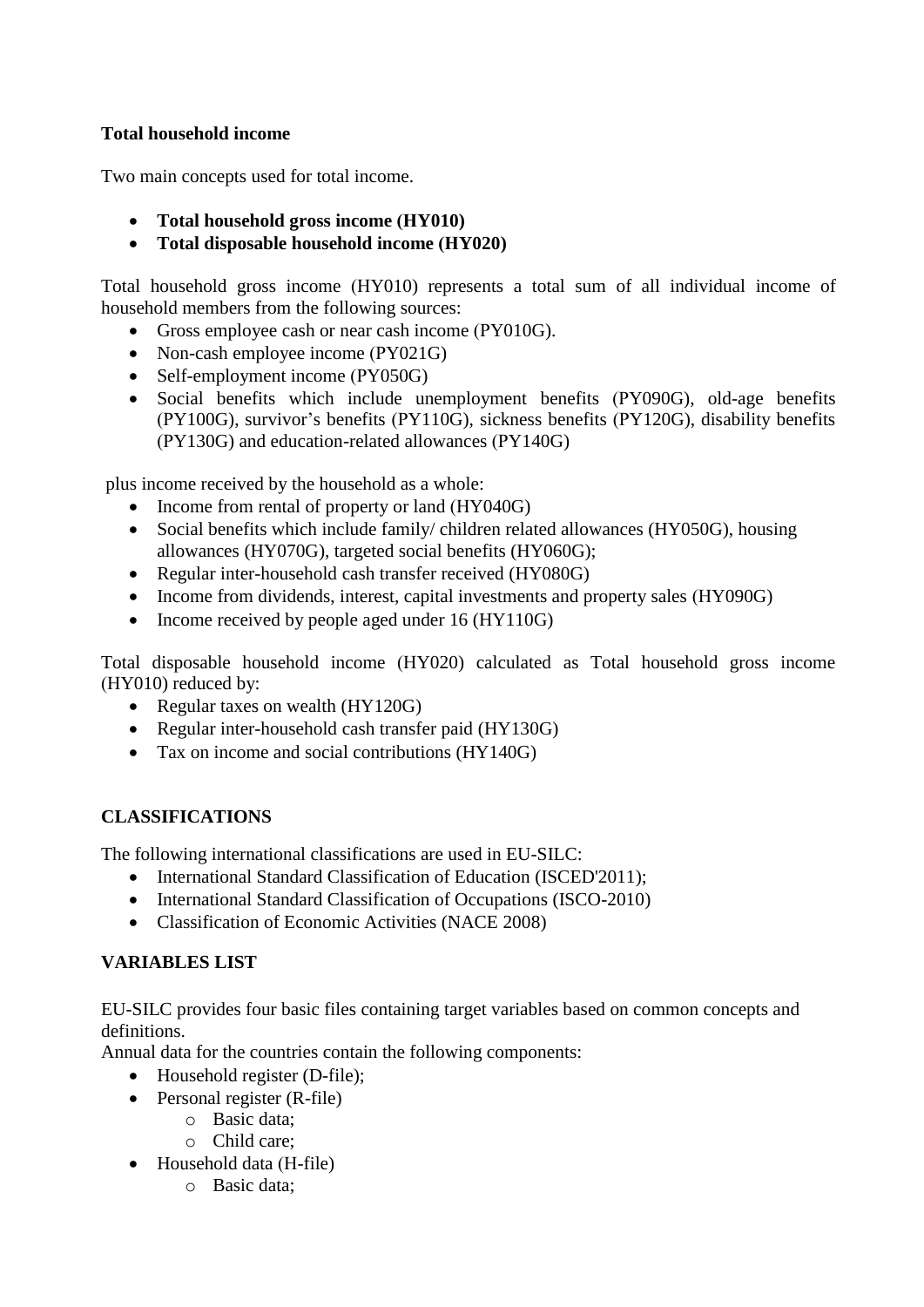- o Housing;
- o Material deprivation;
- o Income at household level;
- **•** Personal data of people aged 16 and more (P-file)
	- o Basic data;
	- o Education;
	- o Health status;
	- o Economic activity;
	- o Individual income.

Each year additional data on the household and household members on specific topics is collected, the so-called ad-hoc modules.

- 3 year`s Module 2021 Health and children`s health, unmet needs of children; 6 year`s Module 2021 Quality of life; Ad-hoc module 2021 Accommodation and conditions of children in separated families; Voluntary mini-module for the impact of COVID-19;
- Module 2020: Over-indebtedness, consumption and wealth as well as labour
- Module 2019: Intergenerational transmission of disadvantages, household composition and evolution of income
- Module 2018 Material deprivation, well-being and housing difficulties
- Module 2017 Health and children's health
- Module 2016 Access to services
- Module 2015 Social and cultural participation and material deprivation
- Module 2014 Material deprivation
- Module 2013 Well-being
- Module 2012 Housing conditions
- Module 2011 Intergenerational transmission of disadvantages
- Module 2010 Intra-household sharing of resources
- Module 2009 Material deprivation
- Module 2008 Over-indebtedness and financial exclusion
- Module 2007 Housing conditions
- Module 2006 Social participation

# **ADDITIONAL INDICATORS OF MATERIAL DEPRIVATION**

In 2013 the framework of the ESS agreement included additional variables on material deprivation, which will be gathered as the target secondary variables in 2014 (in module 2014 "material deprivation" where other variables pertaining to children and mobility are included). To avoid interruption of the information received, from 2015, seven variables for material deprivation, referring to the entire population will be included.

List of variables at household level

Basic needs of the household as a whole

Ability of household to replace the worn-out furniture

Basic needs for children under 16 years:

• Some new (not second-hand) clothes;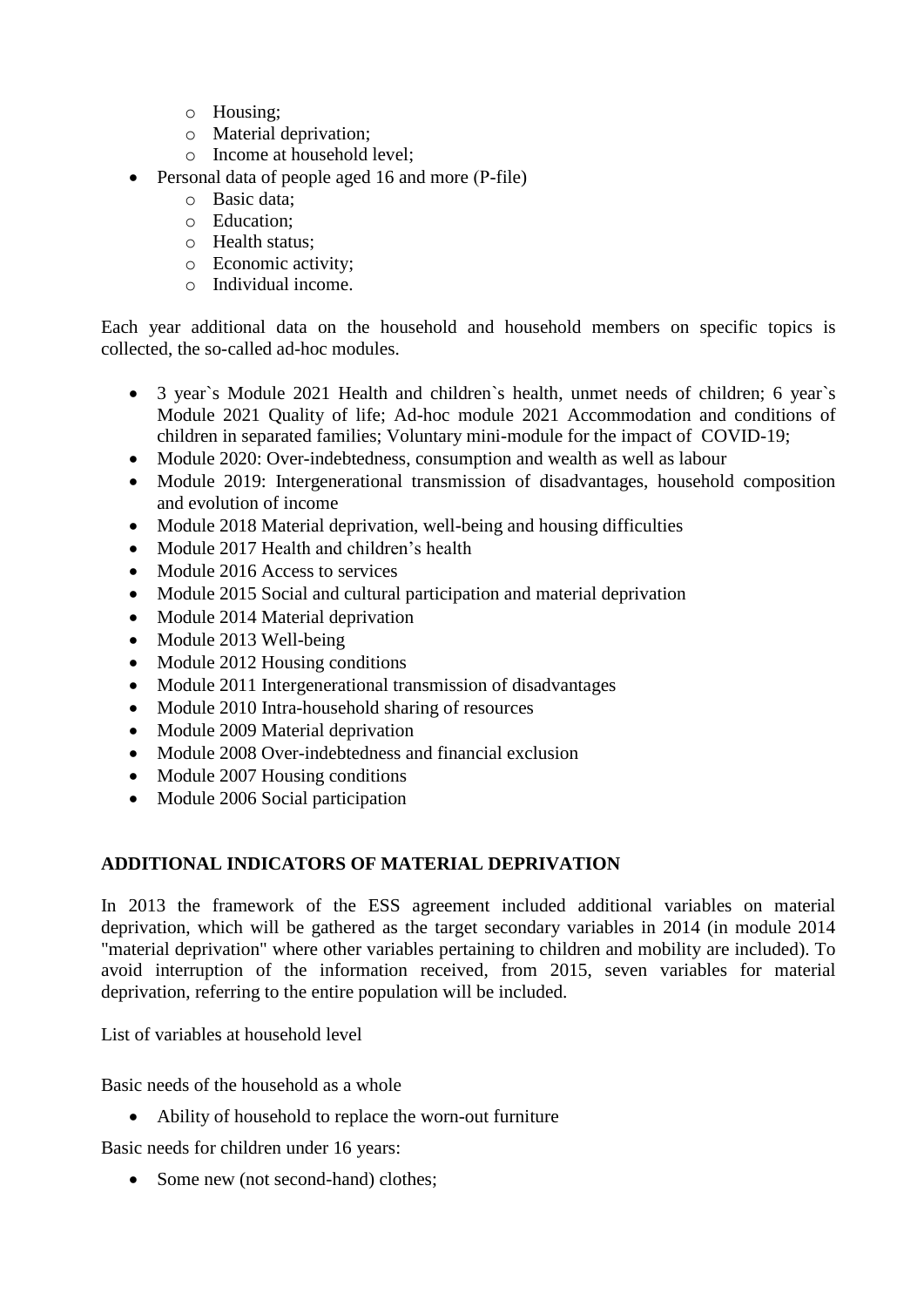- Two pairs of properly fitting shoes (including a pair of all-weather shoes);
- Fresh fruit and vegetables once a day;
- One meal with meat, chicken or fish (or vegetarian equivalent) at least once a day;
- Books at home suitable for their age:
- Outdoor leisure equipment (bicycle, roller skates, etc.);
- Indoor games (educational baby toys, building blocks, board games, computer games, etc.);
- Regular leisure activity (swimming, playing an instrument, youth organizations, etc.);
- Celebrations on special occasions (birthdays, name days, religious events, etc.);
- Invite friends round to play and eat from time to time;
- Participate in school trips and school events that cost money;
- Suitable place to study or do homework;
- Go on holiday away from home at least 1 week per year.

List of variables at individual level

Basic needs and free time for every person  $16 + \text{years}$ :

- Some new (not second-hand) clothes;
- Two pairs of properly fitting shoes (including a pair of all-weather shoes);
- Get-together with friends/family (relatives) for a drink/meal at least once a month;
- Regularly participate in a leisure activity such as sport, cinema, concert;
- Spend a small amount of money each week on yourself;
- Internet access at home, which can be used for personal purposes (including-BlackBerry / iPhone), different wireless handheld devices, laptop, desktop, etc.;
- Regular use of public transport.

# **POVERTY AND SOCIAL INCLUSION INDICATORS**

The Open Method of Coordination is an instrument for coordination of the actions taken by every country of the European Union in order to ensure the social inclusion and social protection of its citizens. Key elements of the method is the definition of common goals for the European Union as a whole, development of national action plans for achieving these goals and making periodic reports for monitoring of the progress.

To trace the progress of each country on achieving the common goals, the Social Protection Committee approved indicators for measuring poverty and social exclusion, called "poverty and social inclusion indicators". The list of these indicators contains main and secondary indicators and the following information:

- 1. indicator's name;
- 2. definition and data source.

Methodological notes on the poverty and social inclusion indicators can be found at the NSI web site - www.nsi.bg, section 'Social inclusion and living conditions' and INFOSTAT.

Detailed information about the list of social inclusion indicators, definitions and algorithm for their calculation can be found on the following site:

[http://ec.europa.eu/eurostat/statistics-](http://ec.europa.eu/eurostat/statistics-explained/index.php/EU_statistics_on_income_and_living_conditions_(EU-SILC)_methodology)

[explained/index.php/EU\\_statistics\\_on\\_income\\_and\\_living\\_conditions\\_\(EU-SILC\)\\_methodology](http://ec.europa.eu/eurostat/statistics-explained/index.php/EU_statistics_on_income_and_living_conditions_(EU-SILC)_methodology) and the document "Poverty and social inclusion indicators – methodological notes".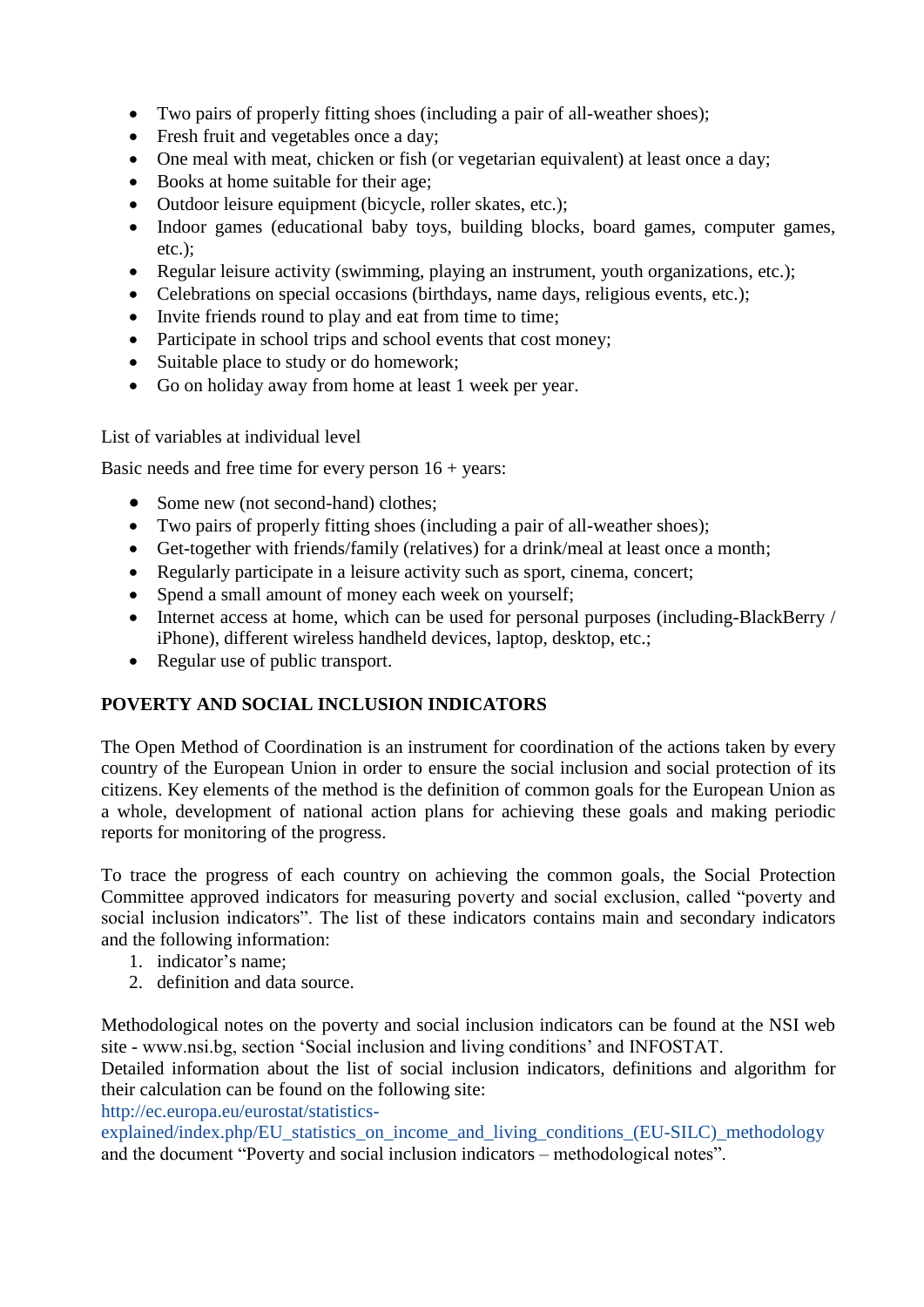# **Equivalence scales**

The total net disposable income per equivalent unit is used to calculate the poverty and social inclusion indicators. Equivalence scales are applied due to the different composition of private households and different number of household members. The modified OECD equivalence scale is used according to which the first adult aged 14 and more receives weight of 1, the second adult aged 14 and more receives weight of 0.5 and each child aged under 14 receives weight of 0.3. Weights are given to each household member and then are summed to obtain the equivalised size of the household. Total net disposable income for each household is divided by its equivalised size and the total net disposable income per equivalent unit is formed.

# **Data weighting**

The database of each country contains different types of weights:

- Household cross-sectional weight (target variable DB090) to obtain the actual number of private households in the country;
- Personal cross-sectional weight (target variable RB050) to obtain the actual number of persons in the country;
- Personal cross-sectional weight for each household member aged 16 and more (target variable PB040) to obtain the number of persons aged 16 and more in the country;

Most of the indicators use the personal cross-sectional weight (RB050), because poverty status is calculated at individual level and the target group refers to the total population living in private households. For some indicators which focus on persons aged 16 and more (e.g. "share of working poor") the personal cross-sectional weight for each household member aged 16 and more (PB040) is used.

When calculating the indicators the weights are adjusted with a weighting factor to reflect the missing cases (RB050a).

**List of social inclusion indicators** which are calculated using data from EU-SILC:

# **Main indicators**

- Poverty line (by household type one person household; household with two adults and two children);
- At-risk-of-poverty rate by gender and selected age groups (total,  $0 17$ ,  $18 64$ ,  $65+$ );
- **Persistent at-risk-of-poverty rate by gender and selected age groups (total,**  $0 17$ **,**  $18 64$ **,**  $65+$ :
- Relative median at-risk-of-poverty gap by gender and selected age groups (total,  $0 17$ , 18  $-64, 65+$ :
- Material deprivation rate (by poverty status poor and non-poor; by age and selected age groups - total,  $0 - 17$ ,  $18 - 64$ ,  $65+$ )

# **Secondary indicators**

- $-$  At-risk-of-poverty rate by gender and age (total,  $0 17$ ,  $18 24$ ,  $25 54$ ,  $55 64$ ,  $65+)$ ;
- At-risk-of-poverty rate by household type (total, households without dependent children; one adult younger than 65; one adult older than 65; single female; single male; Two adults, at least one aged 65 years and over; two adults younger than 65; other households without dependent children; households with dependent children; single parent with one or more dependent children; two adults with one dependent child; two adults with two dependent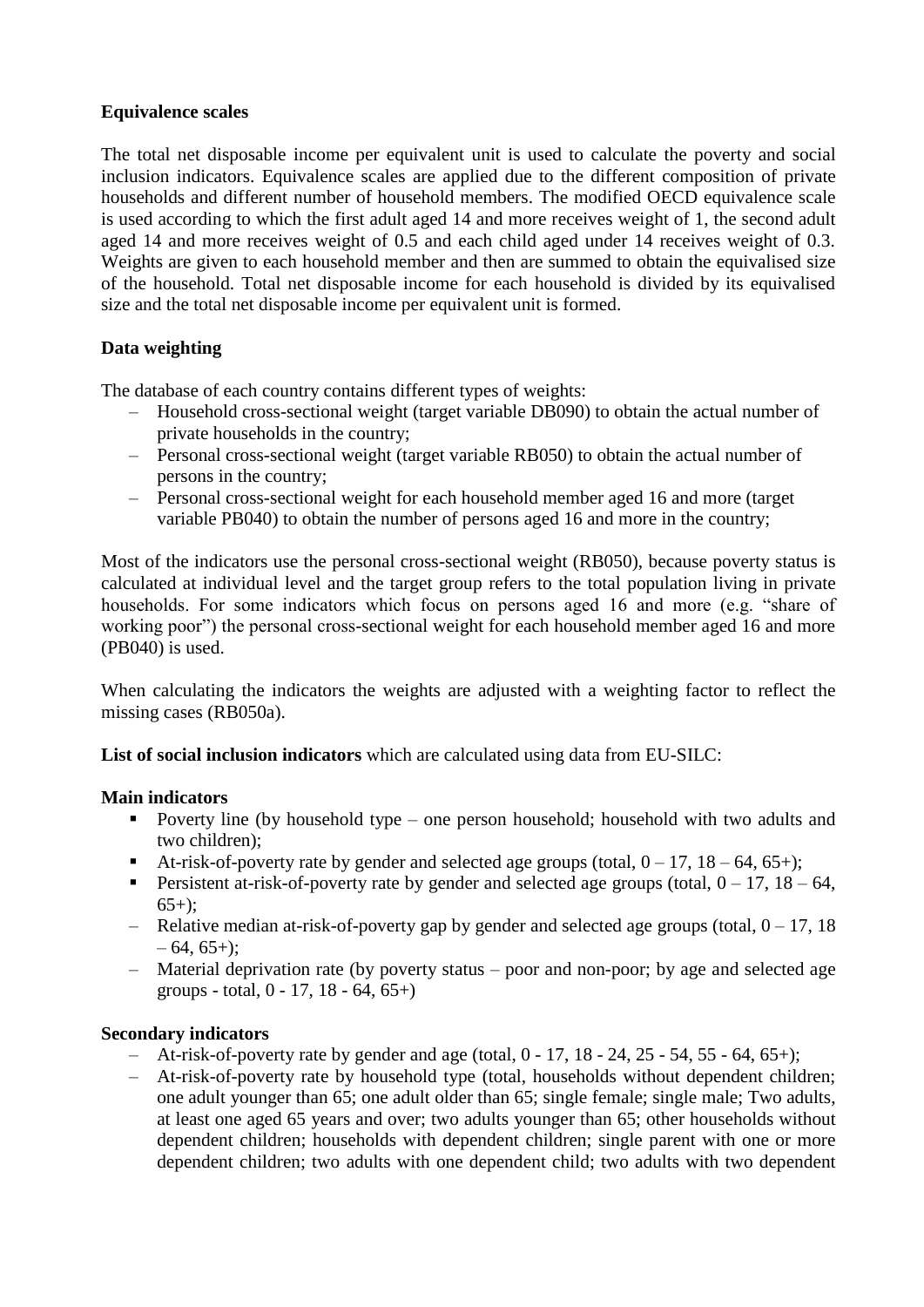children; two adults with three or more dependent children; three or more adults with dependent children);

- At-risk-of-poverty rate by work intensity, by gender and by selected age groups (full- and part-time employment; total,  $0 - 17$ ,  $18 - 64$ ,  $65+$ );
- At-risk-of-poverty rate by economic activity and gender (employed, unemployed, pensioner, other inactive person);
- At-risk-of-poverty rate by tenure status, by gender and age groups (owner, accommodation provided rent-free, tenant, gender and age – total,  $0 - 17$ ,  $18 - 64$ ,  $65 +$ );
- Dispersion around the at-risk-of-poverty threshold (poverty line 40%, 50% and 70% of median income; gender and age: total,  $0 - 17$ ,  $18 - 64$ ,  $65 +$ );
- Material deprivation rate (average number of deprivations) by poverty status poor, nonpoor, by gender and age: total, 0 - 17, 18 - 64, 65+;

### **Additional indicators**

- Inequality of income distribution S80/S20 (ratio between the incomes of the poorest and richest 20% of the households);
- Inequality of income distribution Gini coefficient;
- At-risk-of-poverty rate before social transfers, by gender and age groups (with and without pensions, by gender and age: total,  $0 - 17$ ,  $18 - 64$ ,  $65 +$ );
- In-work at-risk-of-poverty rate (working full- and part-time).

The information from EU-SILC is used for:

- 1. International comparisons of poverty and social inclusion indicators;
- 2. Development of national policies to improve living conditions and reduce the risk of poverty;
- 3. Development of a national report on Bulgaria's progress on social protection and social inclusion strategies;
- 4. Development of indicators for monitoring the implementation of the objectives of strategy "Europe 2030".

### **Dissemination of data**

The date for distribution of indicators is mid-December one year after the survey.

Detailed information on the European survey can be found on the following site: <http://ec.europa.eu/eurostat/web/income-and-living-conditions/overview>

# **Legal framework**

### **Basic regulations**

 **Regulation (EU) 2019/1700** of the European Parliament and the Council of 10 October 2019 establishing a common framework for European statistics relating to persons and households, based on data at individual level collected from samples, amending Regulations (EC) No 808/2004, (EC) No 452/2008 and (EC) No 1338/2008 of the European Parliament and of the Council, and repealing Regulation (EC) No 1177/2003 of the European Parliament and of the Council and Council Regulation (EC) No 577/98

### **Implementing regulations**

 **COMMISSION IMPLEMENTING REGULATION (EU) 2019/2180** of 16 December 2019 specifying the detailed arrangements and content for the quality reports pursuant to Regulation (EU) 2019/1700 of the European Parliament and of the Council"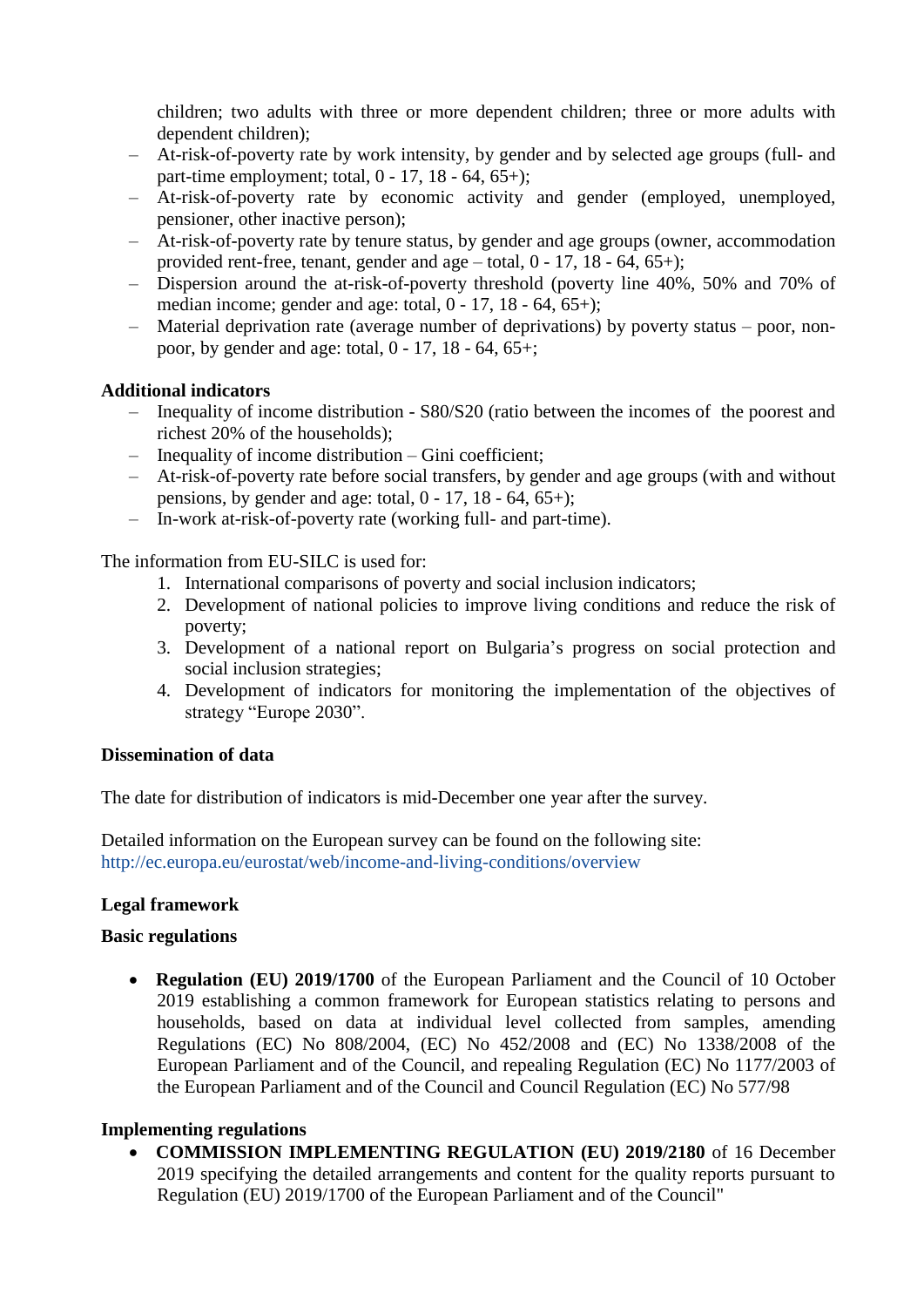- **COMMISSION IMPLEMENTING REGULATION (EU) 2019/2181** of 16 December 2019 specifying technical characteristics as regards items common to several datasets pursuant to Regulation (EU) 2019/1700 of the European Parliament and of the Council"
- **COMMISSION IMPLEMENTING REGULATION (EU) 2019/2242** of 16 December 2019 specifying the technical items of data sets, establishing the technical formats and specifying the detailed arrangements and content of the quality reports on the organisation of a sample survey in the income and living conditions domain pursuant to Regulation (EU) 2019/1700 of the European Parliament and of the Council"
- **COMMISSION DELEGATED REGULATION (EU) 2020/256** of 16 December 2019 supplementing Regulation (EU) 2019/1700 of the European Parliament and of the Council by establishing a multiannual rolling planning"
- **COMMISSION DELEGATED REGULATION (EU) 2020/258** of 16 December 2019 supplementing Regulation (EU) 2019/1700 of the European Parliament and of the Council by specifying the number and the titles of the variables for the income and living conditions domain"

# **Regulations on the ad-hoc modules**

*2008* – **Regulation (EU) No.215/2007**, of 28 Feb 2007, implementing Regulation (EC) No.1177/2003 … (EU-SILC) as regards the 2008 list of target secondary variables relating to *"over-indebtedness and financial exclusion"*, published in the Official Journal of the European Union L.62, 1/3/2007 P.0008-0015.

*2009* – **Regulation (EU) No.362/2008**, of 14 Apr 2008, implementing Regulation (EC) No.1177/2003 … (EU-SILC) as regards the 2009 list of target secondary variables on *"material deprivation"*, published in the Official Journal of the European Union L 112/1 of 14/4/2008.

*2010* – **Regulation (EU) No.646/2009**, of 23 Jul 2009, implementing Regulation (EC) No.1177/2003 … (EU-SILC) as regards the 2010 list of target secondary variables on *"intrahousehold sharing of resources"*, published in the Official Journal of the European Union L192/3 of 24/07/2009.

*2011* **– Regulation (EU) No. 481/2010** of 1 June 2010, implementing Regulation (EC) No 1177/2003….. (EU-SILC) as regards the 2011 list of target secondary variables on **"intergenerational transmission of disadvantages"**, published in the Official Journal of the European Union L135/39 of 02/06/2010.

*2012* **– Regulation (EU) No. 1157/2010** of 9 December 2010, implementing Regulation (EC) No 1177/2003…. (EU-SILC), as regards the 2012 list of target secondary variables on **"housing conditions",** published in the Official Journal of the European Union L326/3 of 10/12/2010.

*2013* **– Regulation (EU) No. 62/2012** of 24 January 2012, implementing Regulation (EC) No 1177/2003..…(EU-SILC), as regards the 2013 list of target secondary variables on **"well-being",**  published in the Official Journal of the European Union L22/9 of 25/01/2012.

*2014 –* **Regulation (EU) No 112/2013** of 7 February 2013 implementing Regulation (EC) No 1177/2003..… (EU-SILC), as regards the 2014 list of target secondary variables on **material deprivation,** published in the Official Journal of the European Union L 37/2 of 08/02/2013.

*2015 –* **Regulation (EU) No 67/2014** of 27 January 2014 implementing Regulation (EC) No 1177/2003..… (EU-SILC), as regards the 2015 list of target secondary variables on **social and cultural participation and material deprivation**, published in the Official Journal of the European Union L 23/1 of 28/01/2014.

*2016 –* **Regulation (EU) No 245/2015** of 16 February 2015 implementing Regulation (EC) No 1177/2003..… (EU-SILC), as regards the 2016 list of target secondary variables on **access to services**, published in the Official Journal of the European Union L 41/11 of 17/02/2015.

*2017 –* **Regulation (EU) No 114/2016** of 28 January 2016 implementing Regulation (EC) No 1177/2003..… (EU-SILC), as regards the 2017 list of target secondary variables on **health and**